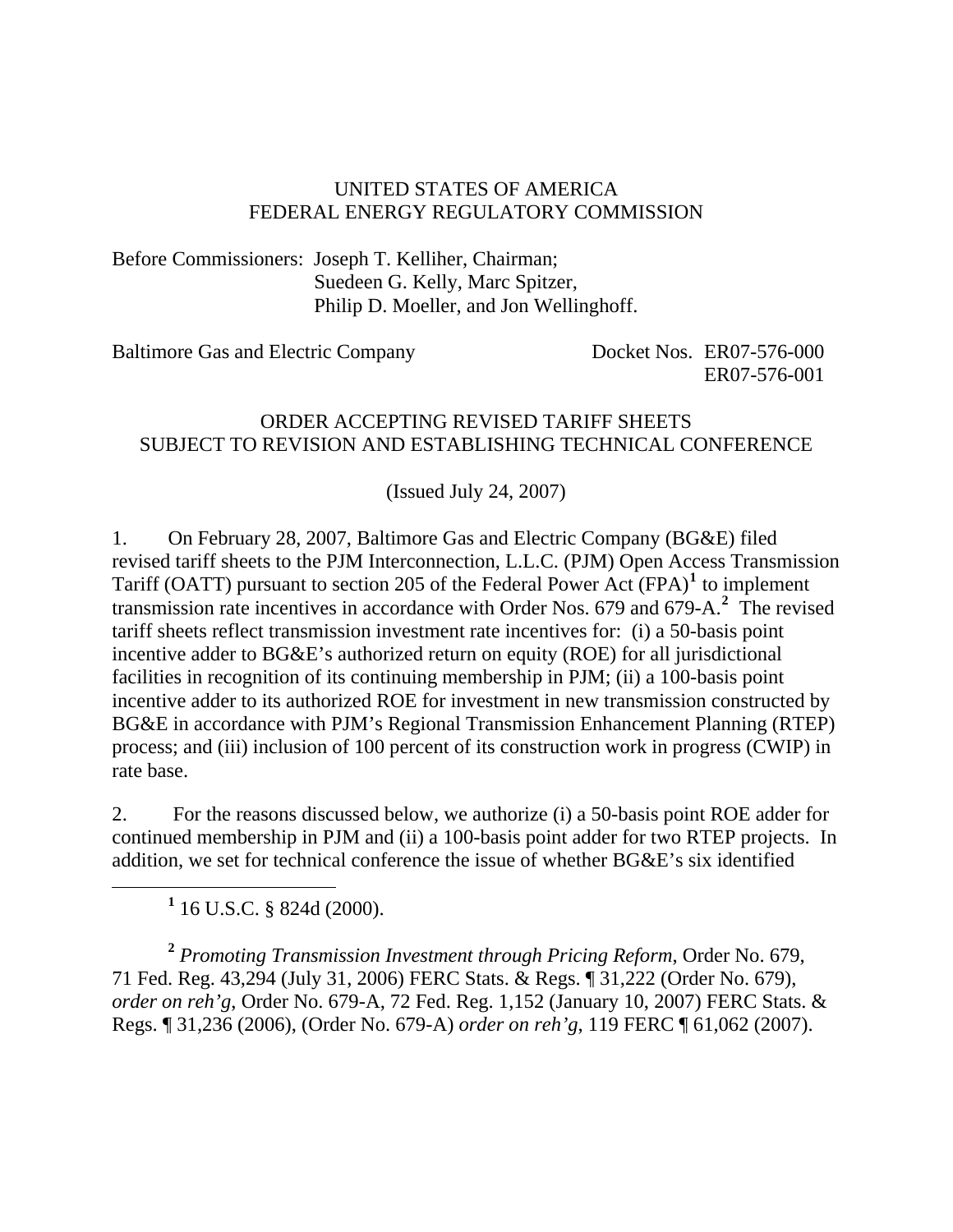Docket Nos. ER07-576-000 and ER07-576-001 - 2 -

Transmission Owner Initiated (TOI) projects satisfy the "nexus" test. We will issue a subsequent order ruling on the question of whether the TOI projects satisfy the nexus test based on the record as further developed by the technical conference. Further, we reject BG&E's request for a transmission ROE incentive for 37 future projects without prejudice. In addition, we reject BG&E's proposal to include CWIP in rate base. We will require BG&E to file revised tariff sheets within 15 days of the date of this order.

### **I. Background**

# **A. Description of BG&E**

3. BG&E, a wholly owned subsidiary of Constellation Energy Group, Inc., provides electric transmission and distribution and gas distribution service to Baltimore and all or part of ten counties in central Maryland. BG&E formerly operated as an integrated electric utility; however, pursuant to state legislation, BG&E restructured its electric utility operations to separate generation and other competitive businesses from energy delivery operations. As a result, BG&E's current operations consist of retail electricity delivery and wholesale transmission operation. BG&E's facilities include 1,300 miles of high-voltage electric transmission lines and 23,600 miles of distribution lines.**[3](#page-1-0)**

# **B. BG&E's Formula Rate Filing**

4. On January 31, 2005, in Docket No. ER05-515-000, BG&E filed revised tariff sheets to PJM's OATT seeking to implement a formula rate for BG&E's wholesale transmission service. In that filing, BG&E explained that the conversion to a formula rate within its rate zone would better reflect changes in its transmission revenue requirements, track increases and decreases in expenses to prevent under or overrecovery of costs, avoid the need for frequent rate adjustment filings, and harmonize the treatment of new facility costs with embedded transmission revenue requirements. On May 31, 2005, the Commission issued an order that accepted the formula rate filing with a nominal suspension period, made it effective June 1, 2005, subject to refund, and initiated a hearing.**[4](#page-1-1)**

<span id="page-1-0"></span>**<sup>3</sup>** BG&E's February 28, 2007 Incentive Rate Application, Exhibit No. BGE-14 at 10 (Incentive Proposal).

<span id="page-1-1"></span>**<sup>4</sup>** *Allegheny Power System Operating Co*., 111 FERC ¶ 61,308 (2005), *order on reh'g*, 115 FERC ¶ 61,156 (2006) (*Allegheny*).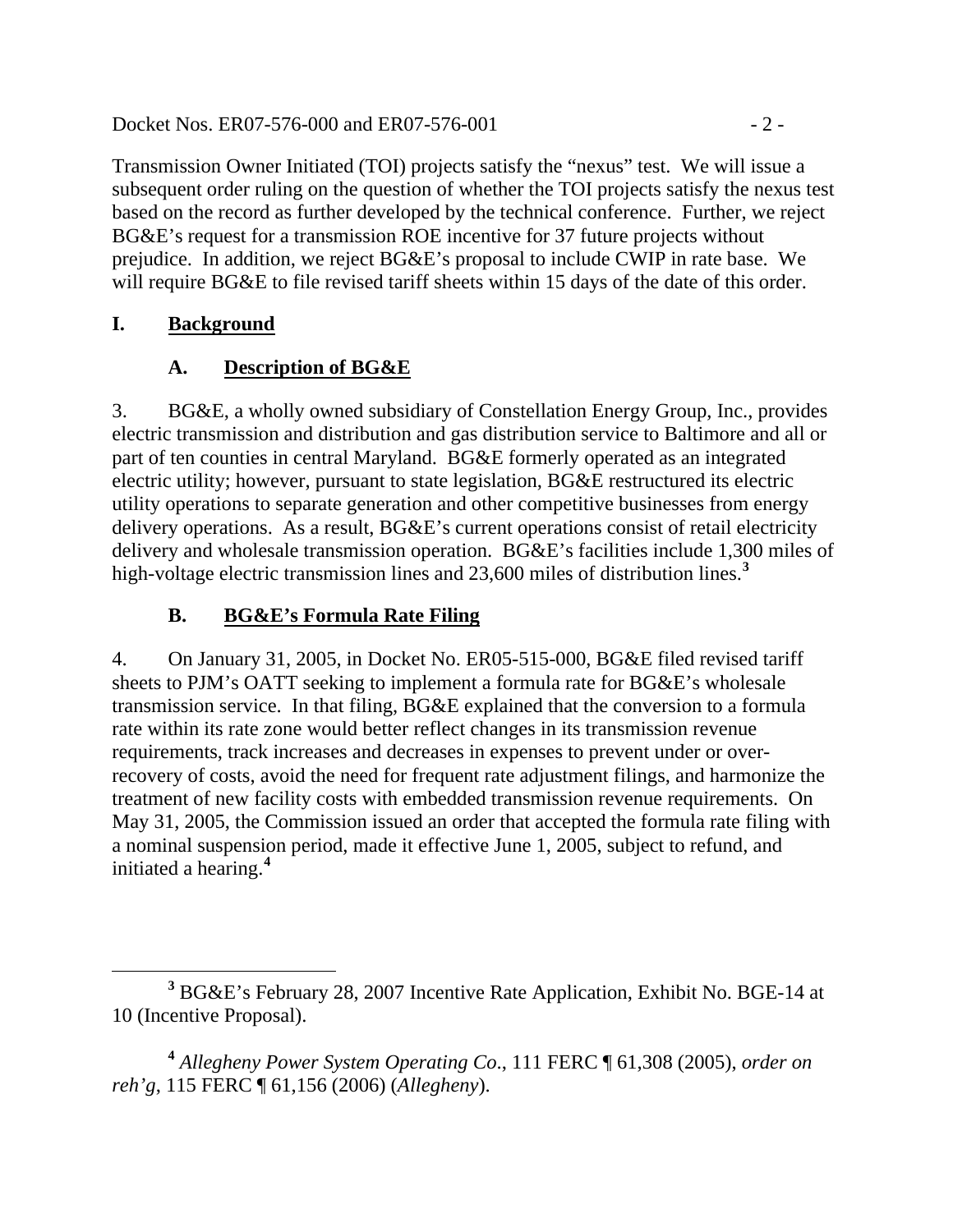#### Docket Nos. ER07-576-000 and ER07-576-001 - 3 -

5. On March 20, 2006, BG&E and other transmission owners within PJM filed a Settlement Agreement regarding BG&E's formula rate. The Settlement Agreement established: (i) an initial ROE of 10.80 percent for all BG&E transmission facilities placed in-service prior to January 1, 2006; (ii) an 11.30 percent ROE for all BG&E transmission facilities placed in-service on or after January 1, 2006; (iii) a "base" ROE of 10.80 percent onto which any transmission rate incentive would be added; and (iv) BG&E's right to make filings at any time to implement any transmission incentive mechanisms.<sup>[5](#page-2-0)</sup> The Commission approved the Settlement Agreement on April 19, 200[6](#page-2-1).<sup>6</sup>

## **C. PJM's Regional Transmission Enhancement Planning Process**

6. On May 26, 2006, the Commission approved an RTEP process for PJM which is contained in Schedule 6 of PJM's Operating Agreement.**[7](#page-2-2)** The RTEP process examines the three interrelated components of electric power system reliability – load, generation and transmission.**[8](#page-2-3)** The RTEP process is a region-wide planning process which provides for the construction of expansions and upgrades to PJM's transmission system in order to comply with reliability criteria and to maintain and enhance the efficiency of PJM's wholesale electricity markets. PJM annually develops an RTEP plan by following the RTEP protocol set forth in its Operating Agreement. The RTEP plan recommends transmission upgrades to address near-term needs within five years and assesses longterm needs that require a planning horizon of 15 years or more.

## **D. BG&E's Incentive Rate Proposal**

7. On February 28, 2007, in Docket No. ER07-576-000, BG&E filed revised tariff sheets to PJM's OATT seeking Commission approval of three transmission investment rate incentives. First, BG&E seeks to include a 50-basis point incentive adder to its authorized ROE of 10.80 percent for all jurisdictional facilities in recognition of its continuing membership in PJM. Second, BG&E proposes a 100-basis point incentive adder to its 10.80 percent authorized ROE for investment in new transmission

**<sup>5</sup>** *See* §§ 3.1 through 3.3 of the Settlement Agreement.

**<sup>6</sup>** *Baltimore Gas & Electric Co*., 115 FERC ¶ 61,066 (2006) (*BG&E Order*).

<span id="page-2-2"></span><span id="page-2-1"></span><span id="page-2-0"></span>**<sup>7</sup>** *PJM Interconnection, L*.*L*.*C*., 115 FERC ¶ 61,261 (2006), *order on reh'g*, 119 FERC ¶ 61,067 (2007).

<span id="page-2-3"></span>**8** PJM's February 27, 2007 RTEP at 5, available at http://www2.pjm/planning/downloads/20070301-contents-and-preface.pdf (PJM's 2006 RTEP).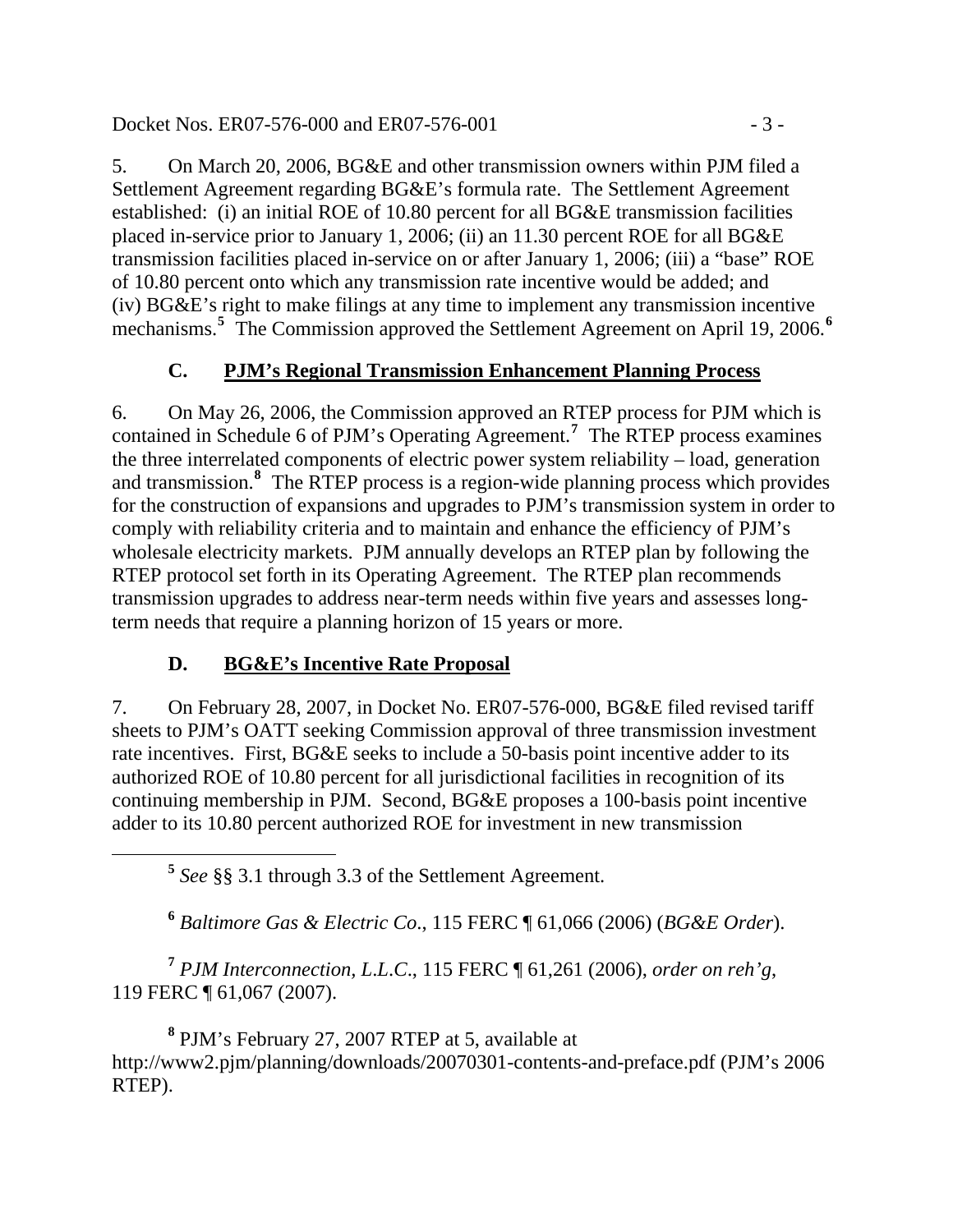Docket Nos. ER07-576-000 and ER07-576-001 - 4 -

constructed by BG&E pursuant to the RTEP process for (i) two baseline projects; (ii) six TOI projects;<sup>[9](#page-3-0)</sup> and (iii) 37 future projects. Finally, BG&E proposes to include in rate base 100 percent of its CWIP for all new transmission investment.

### **1. Baseline Projects**

8. BG&E requests incentive rate treatment for two baseline projects**[10](#page-3-1)** that were approved by the PJM RTEP process. These projects involve the only 500 kV substations on the BG&E system. The first project, Conastone, will replace existing 500/230 kV transformer banks with larger capacity transformers at a cost of approximately \$42.5 million. According to BG&E, PJM determined that replacing the existing transformers with new, larger capacity transformers (three per bank) will provide additional capacity without creating additional overloads.

9. The second project, Waugh Chapel, will cost approximately \$25.9 million and will replace existing transformers with a larger capacity bank, reconfigure one of the two 500 kV switchyards, and add a new 500/230 kV transformer bank. Waugh Chapel connects the southern portion of the BG&E 230 kV system to the PJM 500 kV grid and is a major import facility for power from Calvert Cliffs Nuclear Plant.

## **2. Transmission Owner Initiated Projects**

10. Five of BG&E's six TOI projects are referred to as the "Downtown Cable." These projects will cost approximately \$27 million and will serve the downtown Baltimore area. According to BG&E, the Downtown Cable will retire aging transmission infrastructure, resolve North American Electric Reliability Council (NERC) criteria violations, and alleviate 115 kV transmission congestion.

11. BG&E's sixth TOI project, "Northwest to Finksburg," will cost approximately \$3.5 million and will help alleviate first contingency thermal overloads and a BG&E planning standard violation on transmission facilities that supply power to Carroll

<span id="page-3-1"></span>**<sup>10</sup>** Baseline projects are upgrades which directly benefit one or more Transmission Owner zones for the purposes of maintaining reliability, typically for load growth. Baseline projects include economic upgrades, *i*.*e*., transmission upgrades needed to mitigate unhedgeable congestion. PJM's 2006 RTEP at 11.

<span id="page-3-0"></span>**<sup>9</sup>** Although BG&E included the Wilkins Avenue TOI project in its Incentive Proposal, in its Supplemental Filing BG&E states that it is no longer seeking incentives for the Wilkins Avenue project.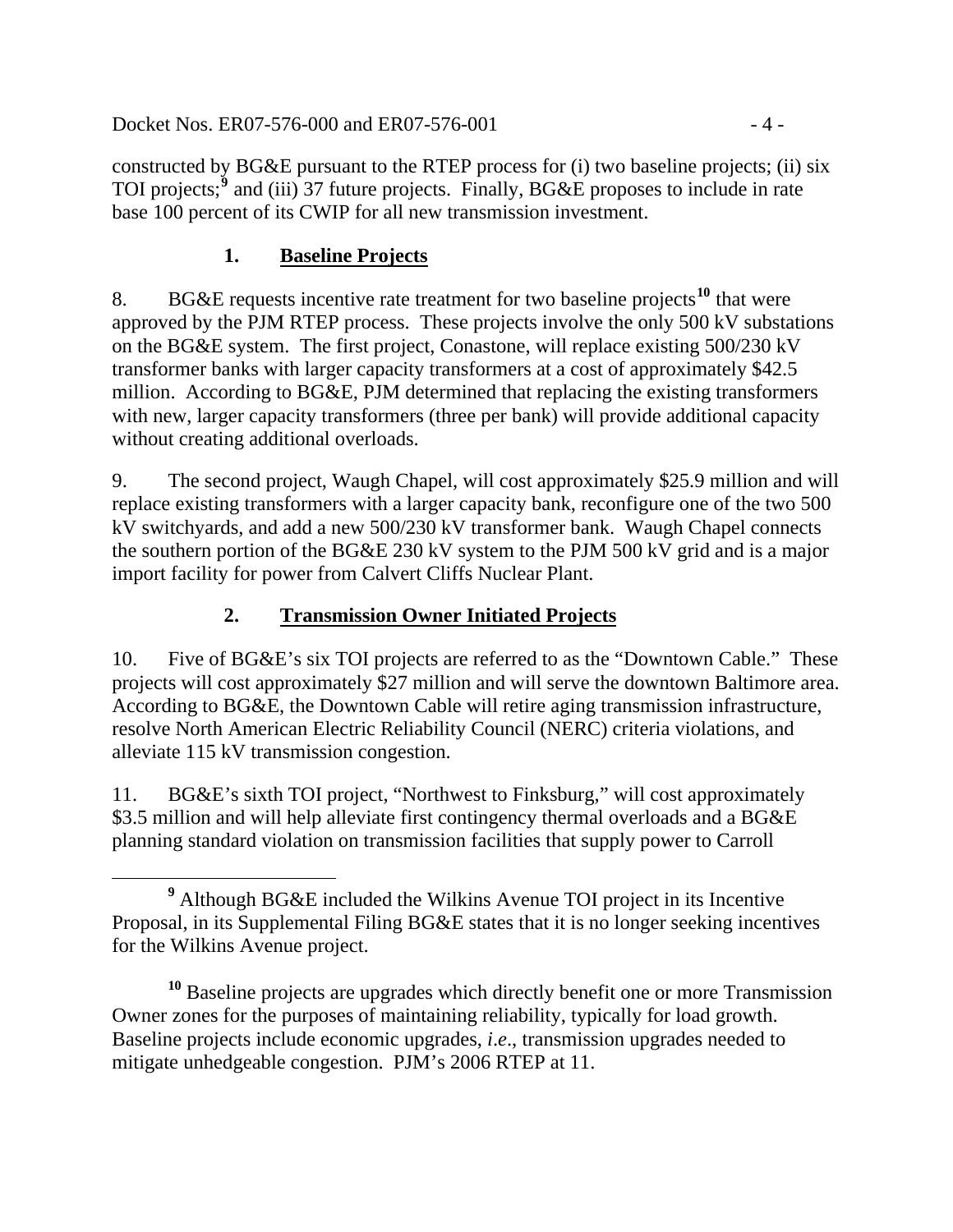Docket Nos. ER07-576-000 and ER07-576-001 - 5 -

County, Maryland. BG&E explains that this project involves double circuiting a 115 kV overhead transmission line between the Northwest and Finksburg substations. BG&E states that the Northwest to Finksburg project has received a Certificate of Public Convenience and Necessity for construction from the Public Service Commission of Maryland (Maryland Commission).

12. According to BG&E, there is no difference between baseline and TOI projects in terms of the standard for being included in PJM's RTEP. BG&E claims that in both cases the projects are needed to ensure that the transmission system will be able to meet NERC planning standards and applicable NERC Regional Council planning criteria or to reduce congestion.**[11](#page-4-0)**

## **3. Future Projects**

13. BG&E requests incentive rate treatment for 37 transmission projects which will cost approximately \$183 million and that may be approved under future PJM RTEPs if PJM determines that such construction is needed for reliability or congestion-mitigation, or both. BG&E estimates that these projects will be placed in service between 2008 and 2013. BG&E is requesting authority to revise its formula rate for its future projects "to allow flexibility going forward,"**[12](#page-4-1)** and to attract capital at favorable terms. BG&E requests that the 100-basis point adder and 100 percent CWIP be awarded in this proceeding so that its future projects can be given incentive rate treatment as part of the annual updates filings for its formula rates. BG&E proposes that the annual update filings be subject to the discovery and challenge processes applicable to its formula rates.

14. In the event that the Commission determines that future projects cannot rely on the rebuttable presumption of being included in the PJM RTEP, BG&E proposes to provide documentation on the PJM website during the service year of the project for which it is requesting transmission incentives that demonstrates that the future project achieves either reliability or congestion-mitigation benefits, or both.**[13](#page-4-2)**

<span id="page-4-2"></span><span id="page-4-1"></span><span id="page-4-0"></span>**<sup>11</sup>** Incentive Proposal, Exhibit No. BGE-18 at 15 (*citing* PJM Manual 14-B, Attachment G).

**<sup>12</sup>** Incentive Proposal, Exhibit No. BGE-1 at 11 (*citing* Order No. 679 at P 154).

**<sup>13</sup>** Incentive Proposal, Exhibit No. BGE-6 at 14.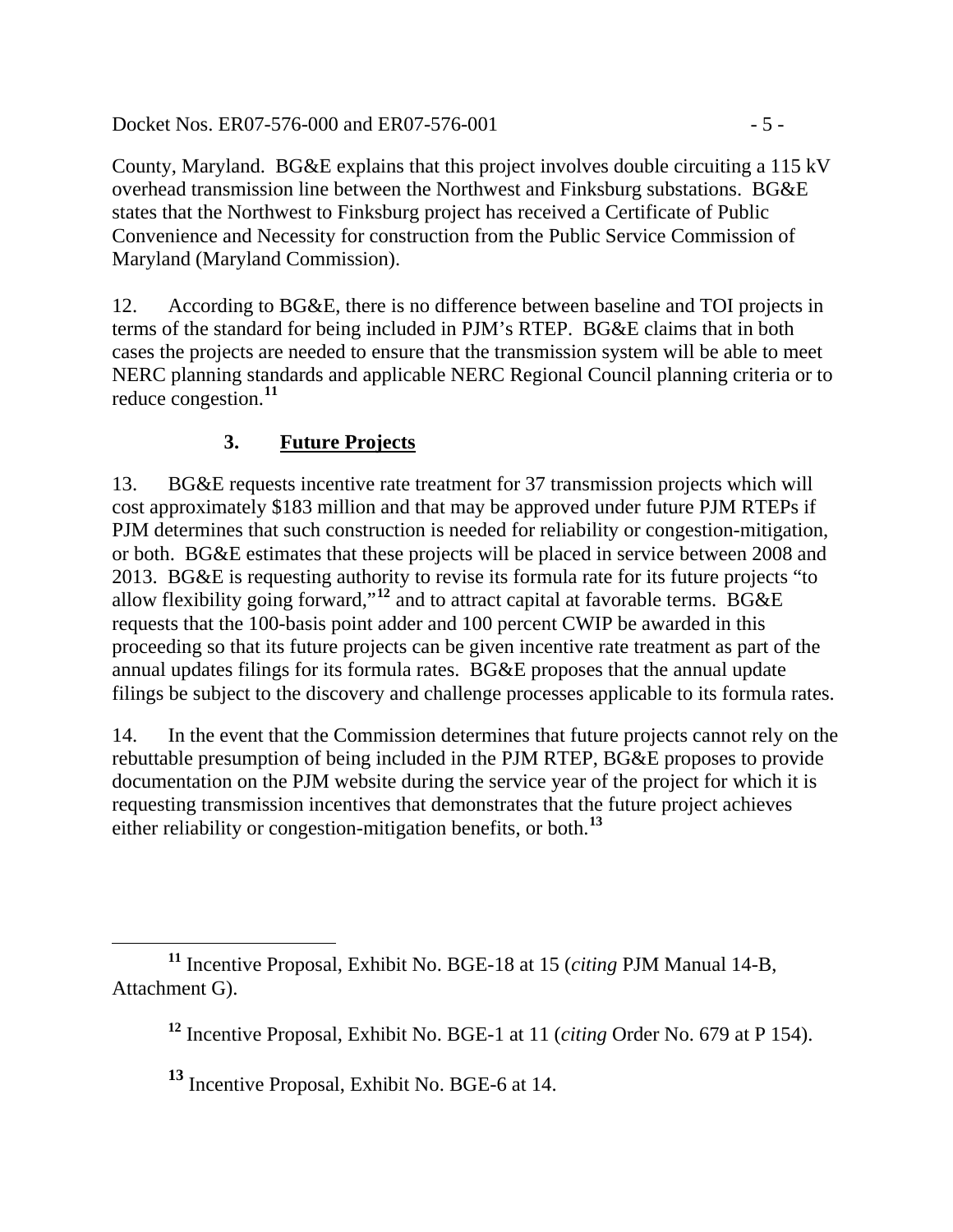# **4. BG&E's Technology Statement**

15. Although BG&E is not specifically requesting an incentive for innovative technologies, BG&E included an advanced technologies statement for its incentive projects as required by Order No. 679.**[14](#page-5-0)** BG&E proposes to install extensive fiber optic cables to provide a dedicated communication link on the Conastone and Waugh Chapel 500/230 kV substations and for relay protection on the Downtown Cable project. BG&E states extension of the BG&E fiber network will provide the communications backbone necessary to support PJM's integrated strategic plan for the "Smart Grid."**[15](#page-5-1)** BG&E explains that overhead transmission lines will be built and/or retrofitted with optical ground wire in place of conventional static wires.**[16](#page-5-2)**

16. BG&E's design for the Downtown Cable project is to parallel the existing cables to operate as a single circuit and install a new higher-capacity cable, rather than replace the 115 kV pipe-type cable system with two higher-capacity cables. BG&E estimates reconfiguring these two existing cables will result in a customer savings of \$7 million. BG&E states that the parallel design also will allow for a staged investment of capital, prolong the useful life of the existing cables, and optimize the cable configuration. In addition, BG&E states that it expects to expand PJM's fiber optic communication network through remote electronic monitoring of transformer temperatures.

17. BG&E states that it has considered the implementation of modular gas-insulated switchgear (GIS) over conventional oil circuit breakers at a number of its high-voltage substations. BG&E states that it expects the GIS technology to reduce the Downtown Cable substation's footprint by 95 percent and avoid environmental concerns associated with maintaining oil-filled equipment. BG&E estimates that its deployment of GIS circuit breakers will result in a net savings of \$8 million.

**<sup>14</sup>** Order No. 679 at P 302.

<span id="page-5-2"></span><span id="page-5-1"></span><span id="page-5-0"></span>**<sup>15</sup>** Supplemental Filing, Response to Question No. 11. *See also* PJM 2007 Strategic Report, available at [http://www.pjm.com/documents/strategic-report.html.](http://www.pjm.com/documents/strategic-report.html) Under PJM's "Smart Grid" design, the application of digital technology is applied to the electric power infrastructure to create a "perfect dispatch."

**<sup>16</sup>** Incentive Proposal, Exhibit No. BGE-6 at 9.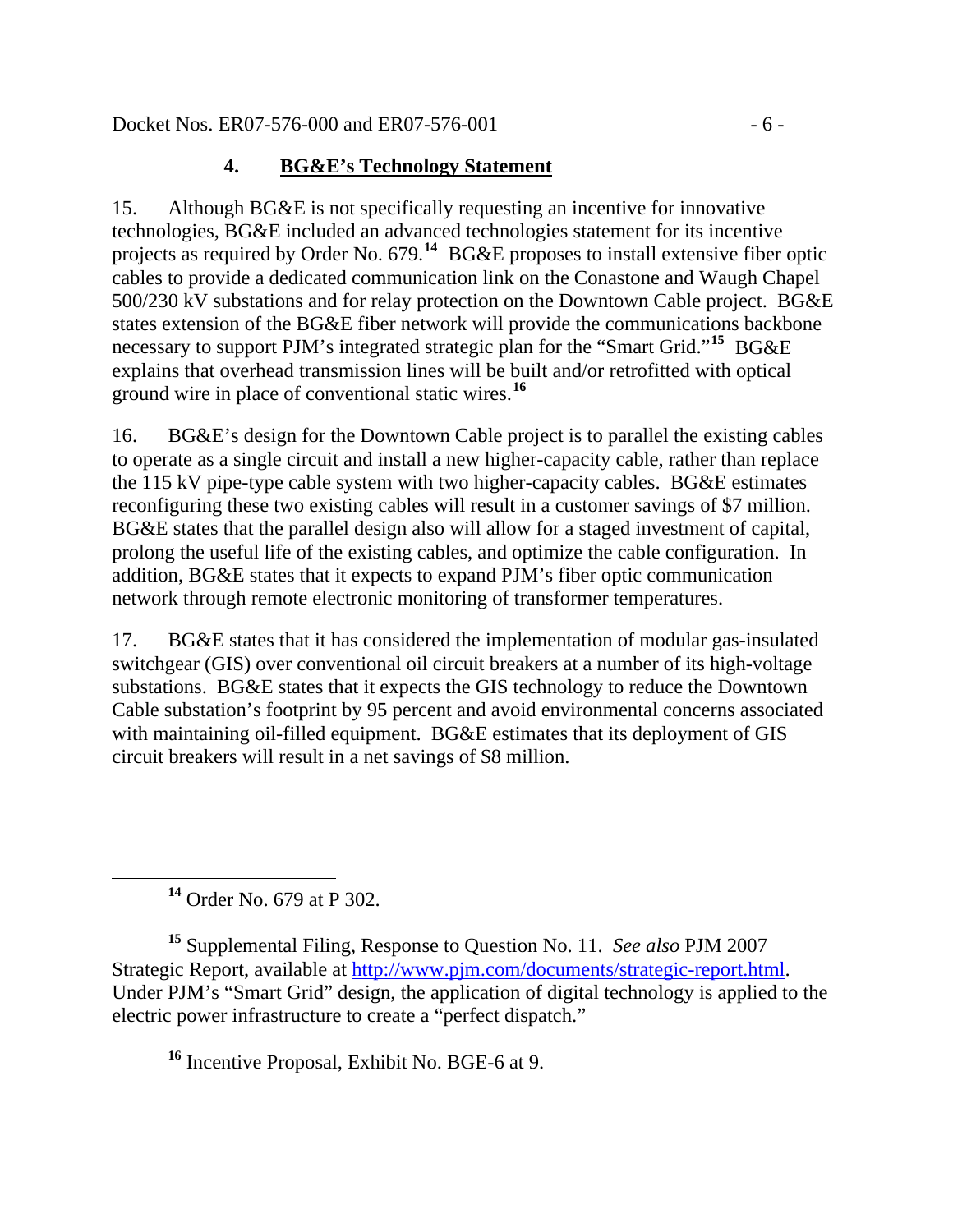Docket Nos. ER07-576-000 and ER07-576-001 - 7 -

# **E. Notice, Interventions and Protests to BG&E's Incentive Rate Proposal**

18. Notice of BG&E's February 28, 2007 filing was published in the *Federal Register*,<sup>[17](#page-6-0)</sup> with interventions and comments due on or before March 21, 2007. Motions to intervene were filed by: Allegheny Power,**[18](#page-6-1)** Dominion Resources Services, Inc., Exelon Corporation, Mittal Steel USA, Inc., Pepco Holdings, Inc. and certain of its jurisdictional affiliates, Potomac Electric Power Company, Atlantic City Electric Company and Delmarva Power & Light Company, PJM, the PJM Industrial Coalition, and PPL Electric Utilities Corporation.

19. On March 21, 2007, the Maryland Commission filed a notice of intervention and protest (March 21 Protest) and the Maryland Office of People's Counsel (People's Counsel) filed a notice of intervention and protest and request for evidentiary hearing. On March 22, 2007, Old Dominion Electric Cooperative filed a motion to intervene out of time.

20. On March 28, 2007, BG&E filed an answer (March 28 Answer) to the protests.**[19](#page-6-2)** On April 5, 2007, the Maryland Commission filed an answer to BG&E's March 28 Answer.

# **F. Deficiency Letter**

21. On May 4, 2007, the Director, Division of Tariffs and Market Development – East, acting under delegated authority, issued a deficiency letter (Deficiency Letter) seeking additional information relating to BG&E's February 28, 2007 filing.

22. The Deficiency Letter directed BG&E to provide: (i) comparisons of the formula rate containing the requested incentives for the projects planned under BG&E's proposal; (ii) a revenue increase disclosure inclusive of the requested ROE adders; (iii) an explanation of the use of net and gross plant allocators for the components of the accumulated deferred income taxes; (iv) an explanation of the formula's use of end of year values for Transmission Plant in Service and CWIP; (v) a demonstration of the

**<sup>17</sup>** 72 Fed. Reg. 11,021 (2007).

<span id="page-6-1"></span><span id="page-6-0"></span>**<sup>18</sup>** Allegheny Power is the trade name for Monongahela Power Company, The Potomac Edison Company, and West Penn Power Company.

<span id="page-6-2"></span>**<sup>19</sup>** BG&E originally filed its answer on March 26, 2007. In order to correct a typographical error, BG&E refiled its answer on March 28, 2007.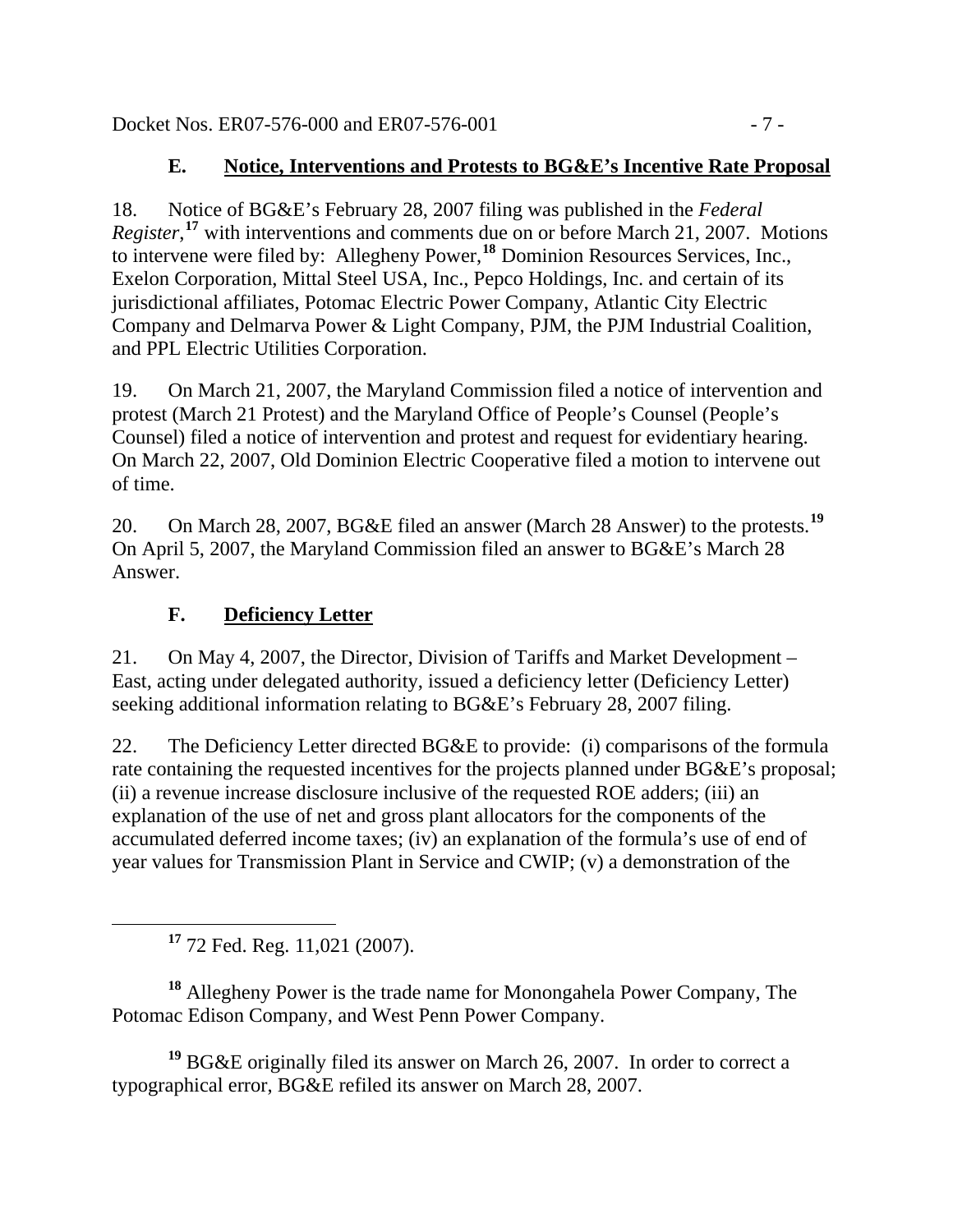Docket Nos. ER07-576-000 and ER07-576-001 - 8 -

reliability and economic benefits for each of BG&E's projects; (vi) a list of reliability violations for the short- and long-term planning horizon; and (vii) an explanation of the nexus between the projects and the incentives sought.

## **G. BG&E's Supplemental Filing**

23. On May 25, 2007, BG&E submitted its response to the Deficiency Letter (Supplemental Filing). In this response, BG&E states that it is seeking to implement Demand Side Management and Advanced Metering Infrastructure initiatives that will encourage customers to install cost-effective energy-efficient equipment to reduce consumption of electricity and natural gas. BG&E claims that the projects will help BG&E manage peak demand, improve system reliability, and provide real-time two-way communication between BG&E and its customers. BG&E states that the work associated with its two baseline projects is contained within BG&E's substation properties. BG&E states that the Conastone and Northwest to Finksburg projects need state siting approval while the Waugh Chapel and Downtown Cable projects do not.<sup>[20](#page-7-0)</sup>

### **Notice, Interventions, and Protests to Supplemental Filing**

24. Notice of the BG&E's Supplemental Filing was published in the *Federal Register*. **[21](#page-7-1)** By an Errata Notice issued on June 4, 2007, the date for interventions and comments was set at June 8, 2007.

25. On June 8, 2007, the Maryland Commission filed a timely protest (June 8 Protest). On June 12, 2007, BG&E filed an answer to the June 8 Protest.

### **II. Discussion**

## **1. Procedural Matters**

26. Pursuant to Rule 214 of the Commission's Rules of Practice and Procedure, the notices of intervention and timely, unopposed motions to intervene serve to make the

<span id="page-7-1"></span><span id="page-7-0"></span>**<sup>20</sup>** In its Supplemental Filing, BG&E attached the state siting approval for the Northwest to Finksburg project and a zoning exception from Anne Arundel County for the Waugh Chapel project. It did not include state siting approval for the Conastone project.

**<sup>21</sup>** 72 Fed. Reg. 31,572 (2007).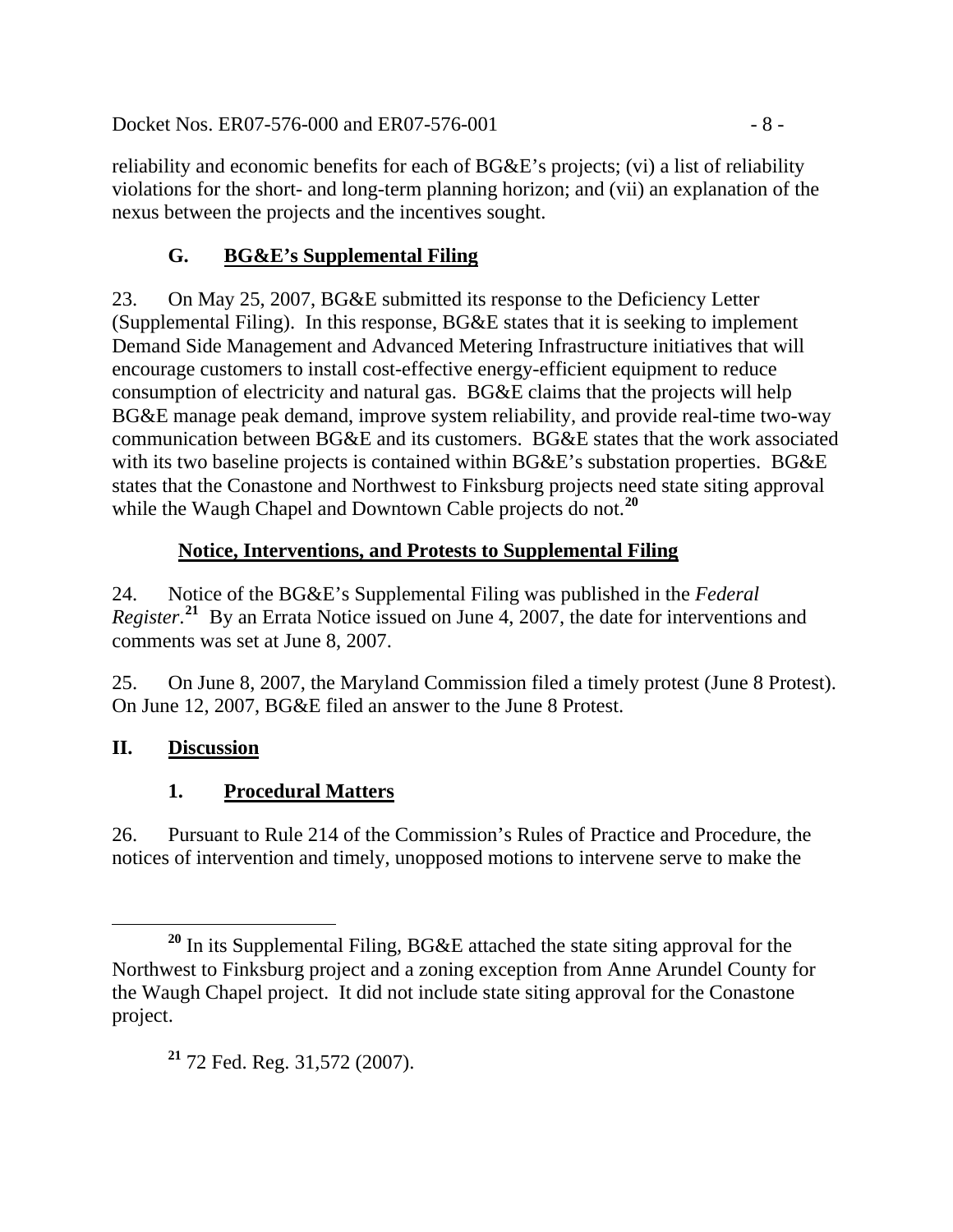Docket Nos. ER07-576-000 and ER07-576-001 - 9 -

entities that filed them parties to this proceeding.<sup>[22](#page-8-0)</sup> In addition, in view of the early stage of this proceeding and the absence of any undue prejudice or delay, we will accept the unopposed late-filed intervention of the Old Dominion Electric Cooperative.

27. Rule 213(a)(2) of the Commission's Rules of Practice and Procedure prohibits an answer to a protest, unless otherwise ordered by the decisional authority.<sup>[23](#page-8-1)</sup> We will accept the answers submitted by BG&E and the Maryland Commission because they have aided us in our decision-making process.

### **2. 50-Basis-Point ROE Incentive for Continued Membership in PJM**

### **a. BG&E's Proposal**

28. BG&E requests a 50-basis point incentive adder to its authorized ROE of 10.80 percent for all jurisdictional facilities in recognition of its continuing membership in PJM. BG&E states that the 50-basis point adder is consistent with the level of ROE incentives that the Commission has approved since the Commission first proposed the concept of ROE incentives.**[24](#page-8-2)** Further, BG&E notes that the 50-basis point incentive falls within its proposed ROE zone of reasonableness of 7.80 percent to 15.60 percent and is below the midpoint of 11.70 percent. Finally, BG&E notes that the Settlement Agreement allows for an 11.30 percent ROE for facilities placed in service on or after January 1, 2006. Based on these factors, BG&E contends that the 50-basis point adder for continued membership in PJM is just and reasonable.

## **b. People's Counsel Protest**

29. People's Counsel protests BG&E's request for a 50-basis point ROE adder for continued membership in PJM. People's Counsel states that BG&E did not claim an additional ROE of 50-basis points on existing assets is necessary to remain in PJM. Further, People's Counsel states that BG&E was a founding member of PJM and it is

**<sup>22</sup>** 18 C.F.R. § 385.214 (2007).

**<sup>23</sup>** *Id*. § 385.213(a)(2).

<span id="page-8-2"></span><span id="page-8-1"></span><span id="page-8-0"></span>**<sup>24</sup>** Incentive Proposal at 5-11 and Exhibit No. BGE-18 at 9-10 (*citing, e*.*g*., *Proposed Pricing Policy for Efficient Operation and Expansion of Transmission Grid*, 102 FERC ¶ 61,032 (2003); *PJM Interconnection, L*.*L*.*C*., 104 FERC ¶ 61,124 at P 74 (2003); and *ISO New England Inc*., 106 FERC ¶ 61,280 at P 245-46 (2004) *order on reh'g*, 109 FERC ¶ 61,147 (2004), *aff'd sub nom*. *Me*. *PUC v*. *FERC*, 454 F.3d 278 (D.C. Cir. 2006)).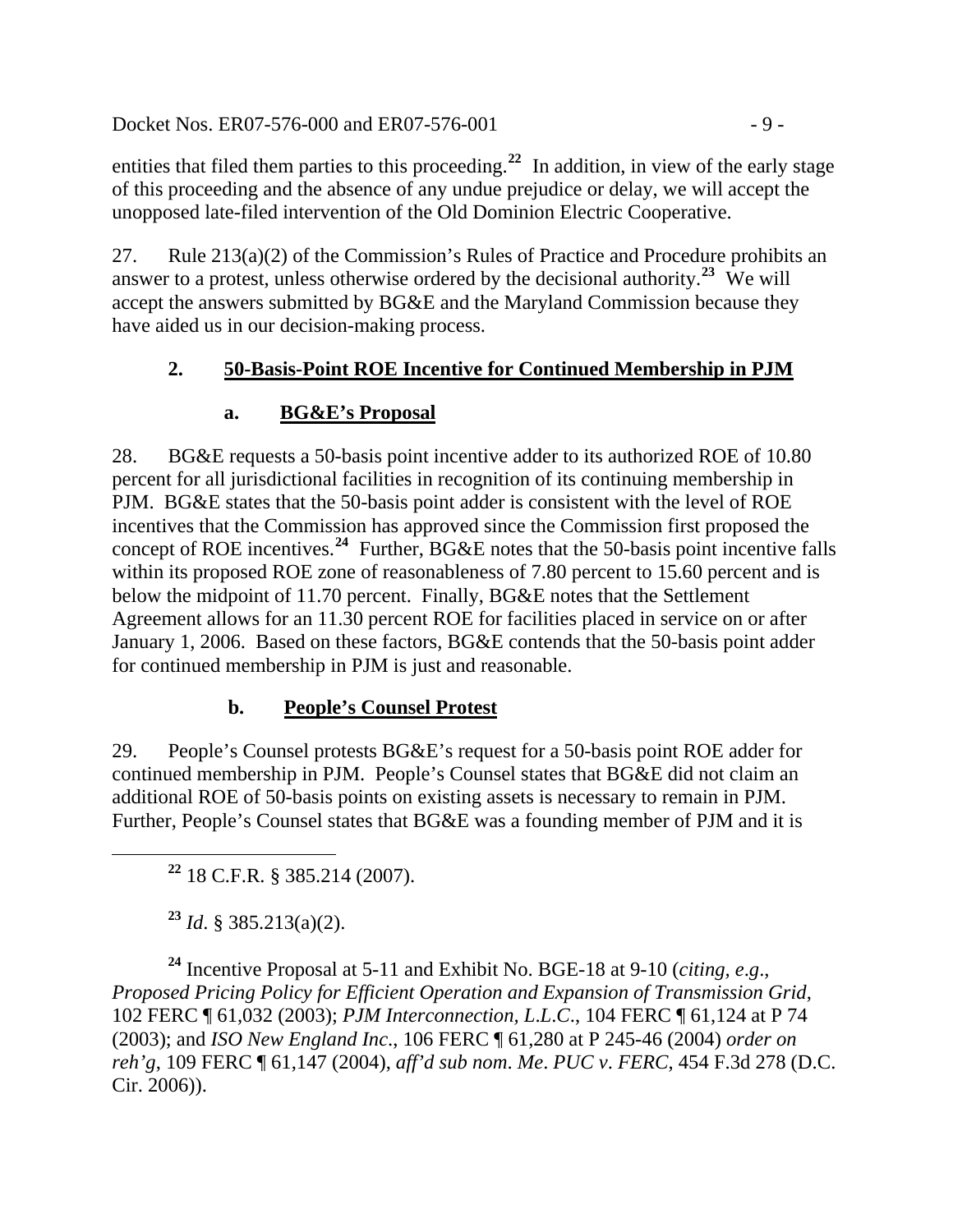Docket Nos. ER07-576-000 and ER07-576-001 - 10 -

"inconceivable" that BG&E would leave PJM. People's Counsel requests that the Commission deny BG&E's request for an incentive ROE on transmission facilities installed prior to January 1, 2006. People's Counsel states that, if the goal is to provide BG&E with added incentives to upgrade its transmission facilities, then it recommends rejecting the proposed increase in ROE on old transmission facilities. Additionally, People's Counsel requests that if the Commission does not grant its request, that the Commission set the issue for hearing.**[25](#page-9-0)**

#### **c. BG&E's Answer**

30. In its March 28 Answer, BG&E states that it would be unduly discriminatory to deny it the same RTO membership adder that the Commission has approved for other utilities merely because of the date that it joined PJM. Additionally, BG&E claims that its requested 50-basis point membership adder conforms to the level that has been approved for other PJM transmission owners.**[26](#page-9-1)**

### **d. Commission Determination**

31. We find that BG&E's proposal to increase its ROE by 50-basis points for continued participation in PJM is just and reasonable and not unduly discriminatory. First, as we stated in Order No. 679-A, we will authorize incentive-based rate treatment for public utilities that continue to be a member of an RTO.**[27](#page-9-2)** Section 219 of the FPA specifically provides that the Commission shall provide for incentives to each transmitting utility that joins a Transmission Organization. The consumer benefits, including reliable grid operation, provided by such organizations are well documented and consistent with the purpose of section 219. The best way to ensure these benefits is to provide member utilities of an RTO with incentives for joining and remaining a member. As explained in Order No. 679-A, the decision to provide incentives for participation in an RTO is a policy one, aimed at promoting particular policy objectives, unrelated to any particular project. People's Counsel's protest that BG&E should not be rewarded for its continued membership in PJM is a collateral attack on Order No. 679- A;<sup>[28](#page-9-3)</sup> thus we deny the relief requested in its protest. We further note that the level of the requested incentive, 50-basis points, is the same as that approved for similar utilities,

<span id="page-9-0"></span>**<sup>25</sup>** Protest at 3-5.

<span id="page-9-1"></span>**<sup>26</sup>** March 28 Answer at 13-14.

<span id="page-9-2"></span>**<sup>27</sup>** Order 679-A at P 86.

<span id="page-9-3"></span>**<sup>28</sup>** Order No. 679-A at P 79.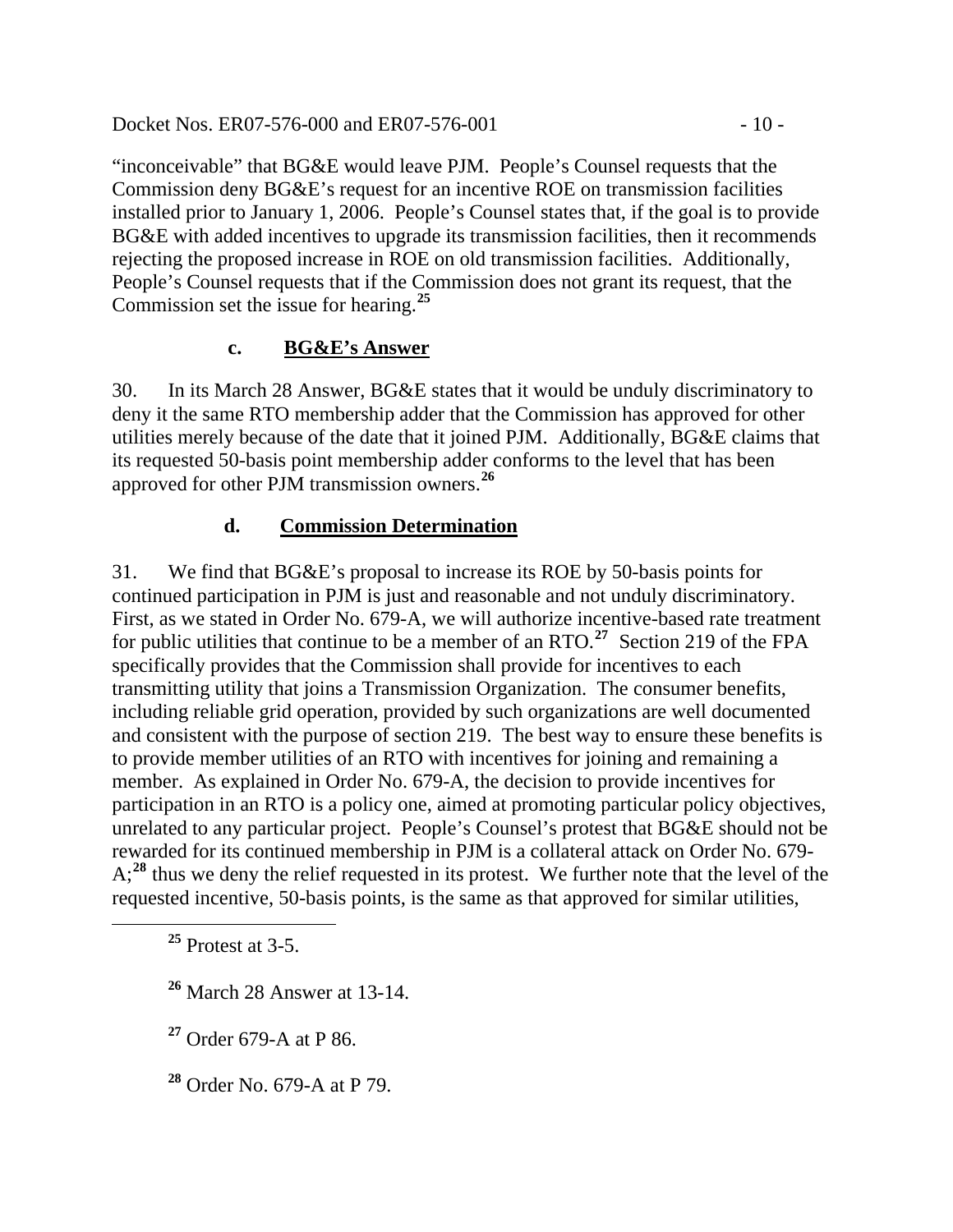Docket Nos. ER07-576-000 and ER07-576-001 - 11 -

such as Duquesne Light Company (Duquesne) and Commonwealth Edison Company (ComEd). In addition, the Settlement Agreement provides that BG&E may make filings at any time to implement incentives.

# **3. 100-Basis Point ROE Incentive for New Construction**

# **a. BG&E's Proposal**

32. BG&E requests 100-basis point ROE incentives for (i) two baseline projects; (ii) six TOI projects; and (iii) 37 future projects. BG&E proposes to continue using the formula rate methodology and cost of service rate principles approved in the Settlement Agreement to compute its annual Network Integrated Transmission Service revenue requirements. BG&E states that it is requesting the additional ROE incentive only for new transmission projects that PJM approves as part of the RTEP process prior to the facility being placed in service.**[29](#page-10-0)**

33. BG&E states that PJM's RTEP creates a rebuttable presumption that projects approved under the RTEP are the product of a fair and open regional planning process intended to ensure reliability and/or reduce the cost of delivered power by reducing congestion. BG&E concludes that the RTEP approval given to its projects supports its requested incentives. Accordingly, BG&E argues that the 100-basis point adder for investment in new transmission facilities should be approved as consistent with Order No. 679 and its objective of encouraging investment in needed new transmission.

# **b. People's Counsel Protest**

34. People's Counsel argues that BG&E's proposed ROE incentive for new construction is contrary to the intent of the Settlement Agreement. Under People's Counsel's interpretation of the Settlement Agreement, the reason that BG&E receives a lower ROE on facilities placed in service prior to January 1, 2006 was to provide BG&E an incentive to replace those facilities. By eliminating the disparity in ROE between the "old" and "new" facilities, People's Counsel asserts that BG&E will have less incentive to upgrade its "old" transmission facilities. Therefore, People's Counsel objects to BG&E's request to increase the base incentive for facilities placed in service prior to January 1, 2006, but it does not oppose the ROE incentives for "new" facilities, *i.e.*, BG&E's proposed baseline and TOI projects.

<span id="page-10-0"></span>**<sup>29</sup>** Incentive Proposal, Exhibit No. BGE-1 at 8.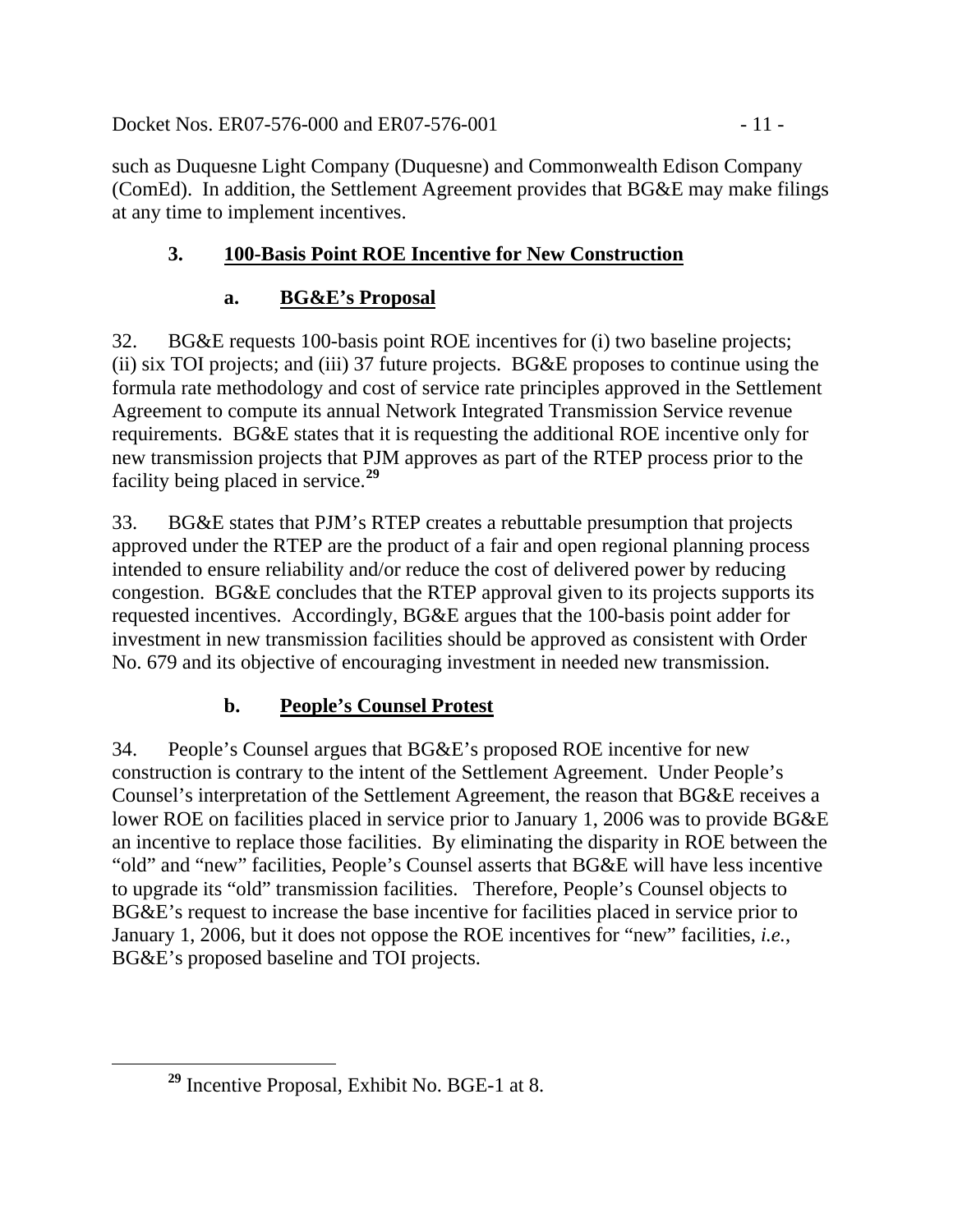Docket Nos. ER07-576-000 and ER07-576-001 - 12 -

### **c. Maryland Commission Protests**

35. In its March 21 Protest, the Maryland Commission states that it supports incentive ROE treatment for regional projects. Therefore, the Maryland Commission does not oppose incentive rate treatment for the Conastone and Waugh Chapel baseline projects because the benefits of these reliability projects extend beyond BG&E's own service territory.

36. On the other hand, the Maryland Commission objects to incentive rate treatment for investments in infrastructure for facilities located in the service territory of the transmission owner. Further, the Maryland Commission objects to incentive rate treatment for investments in facilities that should have been made before the emergence of any reliability violations. While it notes that these projects are important, the Maryland Commission believes that BG&E's TOI and future projects are routine in nature.

37. In its June 8 Protest, the Maryland Commission reiterates its position that BG&E has an obligation to provide safe and adequate service at just and reasonable rates to retail customers located in its transmission area. The Maryland Commission states that it is only asking the Commission to conduct an analysis under an appropriate nexus test to determine whether BG&E's non-regional transmission investment qualifies for incentive treatment. The Maryland Commission notes that applying a nexus test would prevent retail customers from having to pay incentive prices just to obtain reliable service, unless the applicant actually shows that the special treatment sought is "tailored to address the demonstrable risks and challenges faced by the applicant."**[30](#page-11-0)** Specifically, the Maryland Commission objects to awarding BG&E a 100-basis point ROE adder in connection with the Downtown Cable and the Northwest to Finksburg projects because the projects are needed (i) to resolve NERC reliability violations, (ii) to resolve BG&E planning standard violations, (iii) to retire aging infrastructure, and (iv) to alleviate congestion. The Maryland Commission indicates that BG&E denoted in its application for state siting approval of the Northwest to Finksburg project that "by the winter of 2008, the circuits that supply this area were projected to exceed their winter emergency rating with attendant potential for rolling blackouts and that since these circuits only carry radial load, the project has no impact on system stability."<sup>[31](#page-11-1)</sup> Since these are radial lines that

**<sup>30</sup>** April 5 Answer at 7.

<span id="page-11-1"></span><span id="page-11-0"></span>**<sup>31</sup>** June 8 Protest at 8 (*citing* Supplemental Filing, Attachment 1, Response to Question No. 5 at 3-4).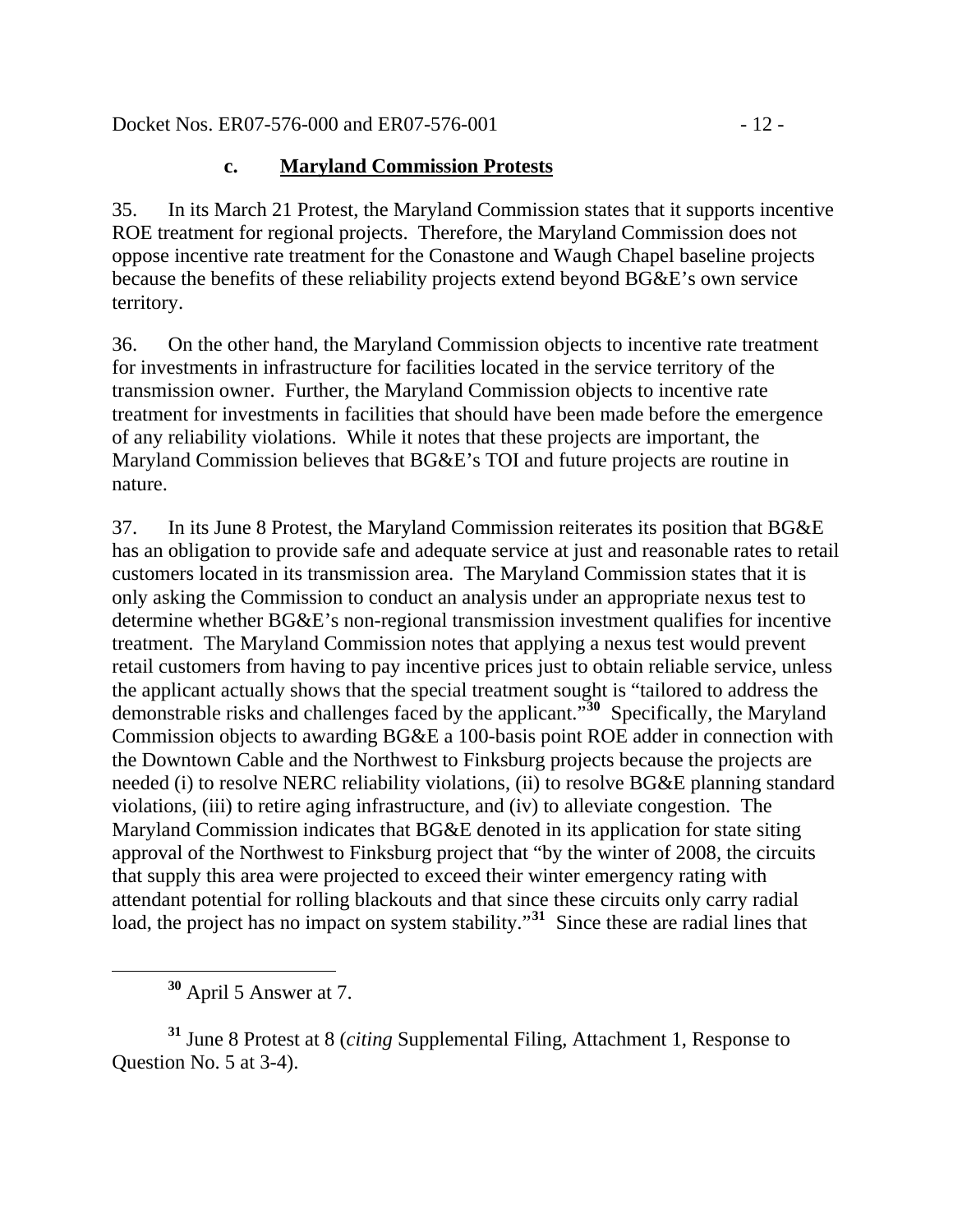Docket Nos. ER07-576-000 and ER07-576-001 - 13 -

have little or no effect upon the bulk transmission system, the Maryland Commission questions whether they are eligible for any special rate treatment. Finally, the Maryland Commission points out that the Energy Policy Act of 2005 (EPAct)**[32](#page-12-0)** did not intend to encourage investment in projects that are sorely needed to address local supply issues but provide little or no benefit to the stability or reliability of the bulk transmission system.**[33](#page-12-1)**

### **d. BG&E's Answer**

38. BG&E contends the Maryland Commission position would have the effect of denying incentives for new transmission that provides reliability benefits to Maryland consumers exclusively, but allowing them when consumers outside Maryland benefit exclusively. BG&E claims that there is no Maryland state law that "requires" the construction of such facilities by BG&E. Finally, BG&E clarifies that it is not seeking a new transmission adder on routine TOI upgrades; rather, it seeks a 100-basis point adder for new transmission construction approved under PJM's RTEP and only if PJM determines that such construction is needed for reliability or congestion-mitigation.

## **e. Commission Determination**

# **1. Section 219 Requirements**

39. In EPAct, Congress added new section 219 to the FPA directing the Commission to establish, by rule, incentive-based rate treatments to promote capital investment in transmission infrastructure. The Commission subsequently issued Order No. 679, which set forth processes by which a public utility could seek transmission rate incentives pursuant to section 219, including the incentives requested here by BG&E.

40. Order No. 679 provides that a public utility may file a petition for declaratory order or a section 205 filing to obtain incentive rate treatment for transmission infrastructure investment that satisfies the requirements of section 219, *i.e*., the applicant must demonstrate that the facilities for which it seeks incentives either ensure reliability or reduce the cost of delivered power by reducing transmission congestion.**[34](#page-12-2)** Order No. 679 established a process for an applicant to follow to demonstrate that it meets this

**<sup>34</sup>** 18 C.F.R. § 35.35(i) (2007).

<span id="page-12-2"></span><span id="page-12-1"></span><span id="page-12-0"></span>**<sup>32</sup>** Energy Policy Act of 2005 (EPAct), Pub L. No. 109-58, § 1241, 119 Stat 594, 961 (2005) (to be codified at 16 U.S.C. § 824s) (section 219).

**<sup>33</sup>** June 8 Protest at 9.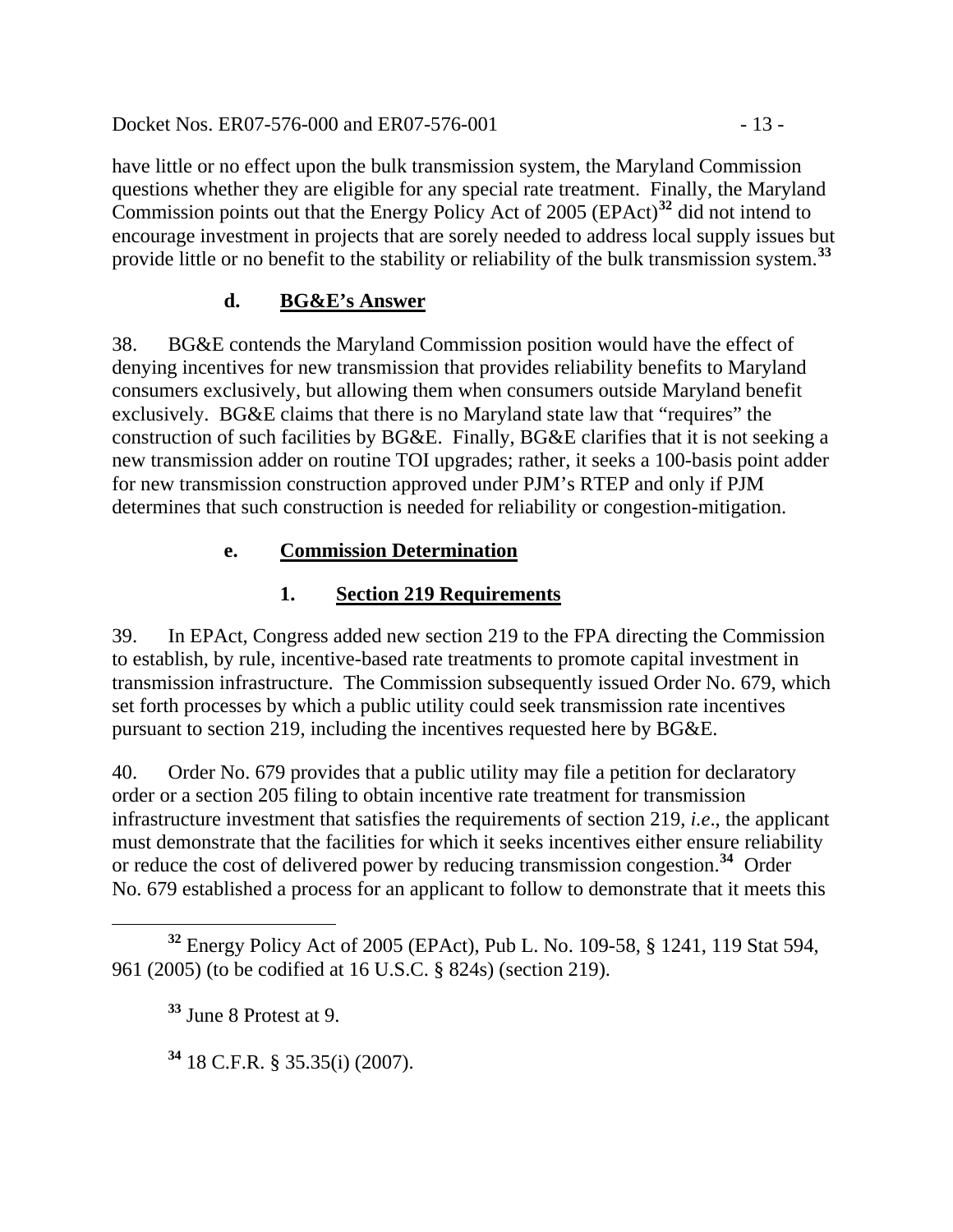Docket Nos. ER07-576-000 and ER07-576-001 - 14 -

standard, including a rebuttable presumption that the standard is met if: (i) the transmission project results from a fair and open regional planning process that considers and evaluates projects for reliability and/or congestion and is found to be acceptable to the Commission; or (ii) a project has received construction approval from an appropriate state commission or state siting authority."**[35](#page-13-0)** Order No. 679-A also clarifies the operation of this rebuttable presumption by noting that the authorities and/or processes on which it is based *(i.e.*, a regional planning process, a state commission, or siting authority) must, in fact, consider whether the project ensures reliability or reduces the cost of delivered power by reducing congestion.**[36](#page-13-1)**

41. We find that the Conastone and Waugh Chapel projects meet the requirements of section 219 as a result of the rebuttable presumption established in Order No. 679. Both projects were included in the PJM RTEP as baseline projects, which means that PJM made a determination that the projects are regional in nature and mitigate congestion or ensure PJM's ability to continue to serve load reliably.

42. Contrary to BG&E's contention that all TOI projects meet the rebuttable presumption because there is no difference between TOI and baseline projects in terms of the standard for being included in PJM's RTEP, there are important differences between baseline and TOI projects.**[37](#page-13-2)** As we noted in *Duquesne,* TOI upgrades are the sole right of each transmission owner to construct and are typically driven by the local transmission owner's reliability requirements.**[38](#page-13-3)** Unlike baseline project determinations, PJM makes no such determination that TOI upgrades mitigate congestion or ensure PJM's ability to serve load reliably; PJM merely includes TOI upgrades in its power flow studies so that their impact can be considered when looking at PJM system conditions and baseline projects.**[39](#page-13-4)** Thus, we find that the PJM RTEP process has made no determinations with

**<sup>35</sup>** Order No. 679-A at P 58.

<span id="page-13-0"></span> $\overline{a}$ 

**<sup>36</sup>** Order No. 679-A at P 49.

<span id="page-13-3"></span><span id="page-13-2"></span><span id="page-13-1"></span>**<sup>37</sup>** *Duquesne* at P 64 (*citing* PJM Manual 14-C, Generation and Transmission Interconnection Facility Construction at 36, available at [http://www.pjm.com/contributions/pjm-manuals/pdf/m14c.pdf](http://www.pjm.com/contributions/pjm-manuals/pdf/m14b.pdf).

**<sup>38</sup>** PJM's 2006 RTEP at 12.

<span id="page-13-4"></span>**<sup>39</sup>** *Duquesne* at P 66 (*citing* PJM's 2005 RTEP of February 22, 2006 at 75).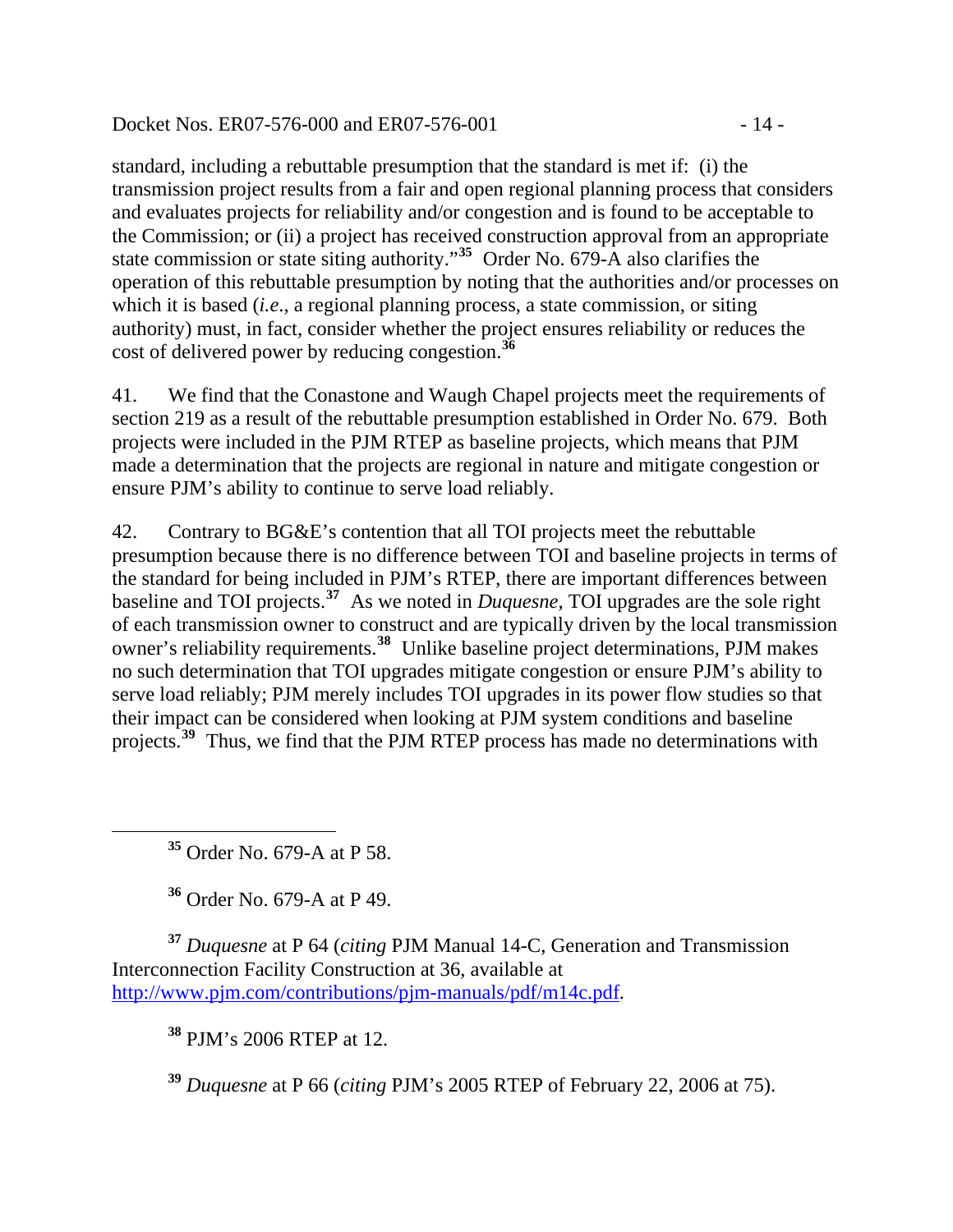Docket Nos. ER07-576-000 and ER07-576-001 - 15 -

respect to BG&E's TOI projects that would satisfy the Commission's section 219 standard. Accordingly, BG&E may not rely upon a rebuttable presumption for the required section 219 demonstration for the TOI projects.

43. Nevertheless, we find, based on the evidence in the record, that BG&E has satisfied the requirements of section 219 for its six TOI projects. BG&E claims that the Downtown Cable project is needed to ensure reliability for downtown Baltimore and to reduce transmission congestion. However, BG&E explains that the Downtown Cable does not have state siting approval, nor does it need it, because all of the work associated with the project is within BG&E-owned facilities or involves underground cables that do not require siting approval. BG&E explains that the Downtown Cable project is needed to address single contingency overloads during 2006 peak summer conditions.**[40](#page-14-0)** BG&E provided a load flow analysis showing that loss of circuit 110606 loads circuit 10551 to 114 percent of summer emergency rating. Similarly, loss of circuit 110605 loads circuit 11052 to 102 percent of summer emergency rating. During such an outage, the remaining parallel circuit 110552 loads to 99 percent of its summer emergency rating. Should either circuit 110551 or 110552 fail while loaded to their limits, the remaining circuit will be loaded in excess of 135 percent of summer emergency rating and thus could jeopardize 500 MW of load in downtown Baltimore. The Commission finds that the Downtown Cable project is needed to ensure reliability and thus satisfies the requirements of section 219.

44. BG&E explains that the Northwest to Finksburg project is needed to address single contingency overloads during 2007 winter peak conditions and has been granted state siting authority. BG&E provided a load flow analysis showing loss of circuit 110572 loads circuit 110571 to 101 percent of winter emergency rating. Similarly the loss of circuit 110571 loads circuit 110572 to 101 percent of winter emergency rating. BG&E additionally states that the area served by these circuits are supplied by three substations, White Rock, Finksburg and Westminster via 115 kV supply. BG&E explains that its analysis shows that under conditions of coincident peak load of these three substation, circuits 110571 and 110572 will load to 108 percent of winter emergency rating for the loss of either circuit.<sup>[41](#page-14-1)</sup> The Commission finds that the Northwest to Finksburg project is needed to ensure reliability and thus satisfies the requirements of section 219.

<span id="page-14-1"></span><span id="page-14-0"></span> $\overline{a}$ 

**<sup>40</sup>** Supplemental Filing, Response to Question No. 6.

**<sup>41</sup>** Supplemental Filing, Response to Question No. 5.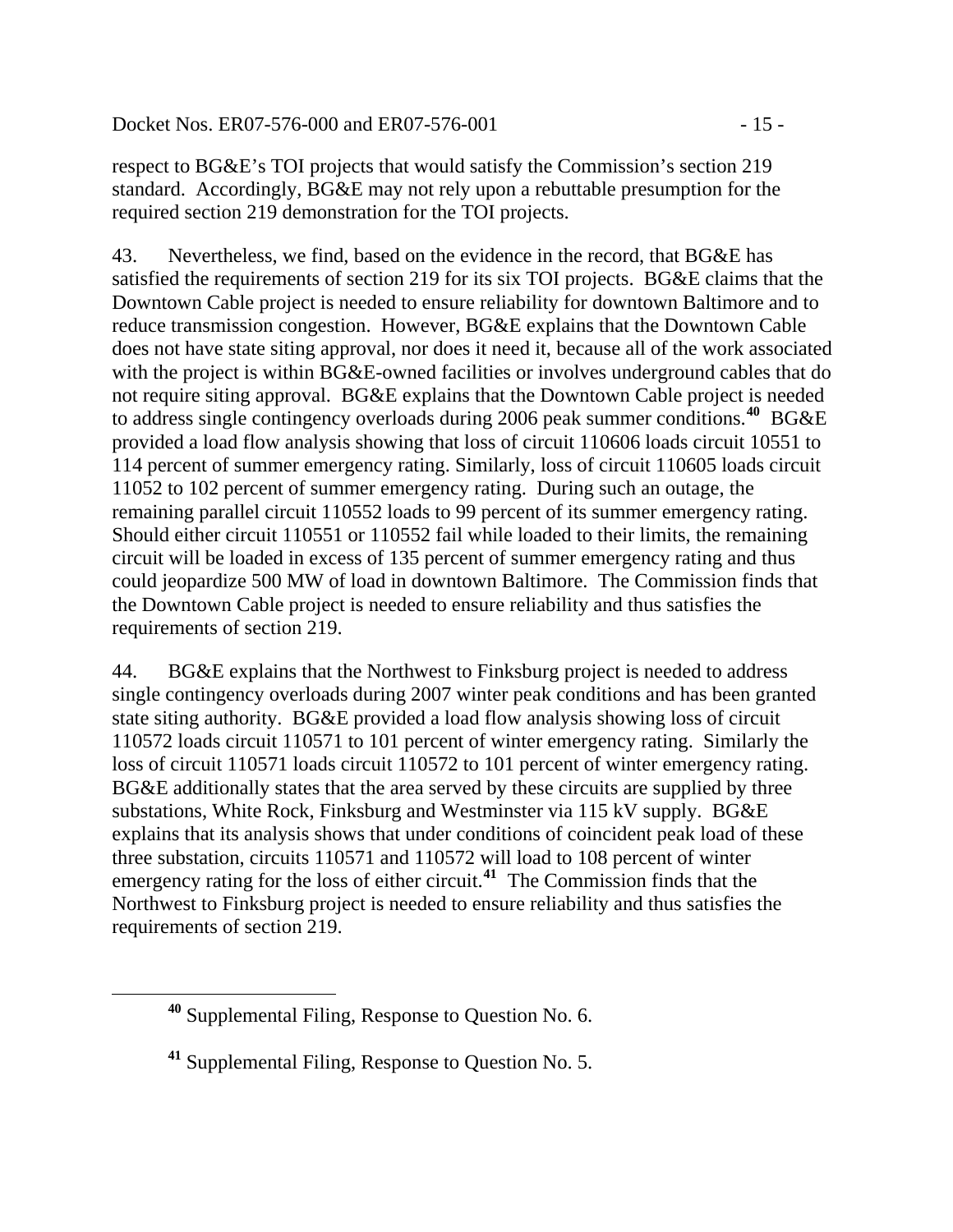Docket Nos. ER07-576-000 and ER07-576-001 - 16 -

45. Finally, we find that BG&E's 37 future projects do not meet the section 219 criteria. BG&E has not provided any showing that these projects ensure reliability or reduce the cost of congestion. Although some of the projects may meet the criteria in the future, Order No. 679 specifically requires a case-by-case showing.**[42](#page-15-0)** A listing of projects that have not been through a regional planning process and have not received state siting approval falls short of these criteria.

## **2. Incentives and the Commission's Nexus Requirement**

46. In addition to satisfying the section 219 requirement, an applicant must demonstrate that there is a nexus between the incentive sought and the investment being made. The Commission has stated that in evaluating whether an applicant has satisfied the required nexus test, the Commission will examine the total package of incentives being sought, the inter-relationship between any incentives, and how any requested incentives address the risks and challenges faced by the applicant in constructing the project.**[43](#page-15-1)** Applicants must provide sufficient explanation and support to allow the Commission to evaluate the incentives. In addition, the Commission has clarified that it retains the discretion to grant incentives that promote particular policy objectives unrelated to whether or not a project presents specific economic risks or challenges.**[44](#page-15-2)**

47. In Order No. 679-A, the Commission clarified that its nexus test is met when an applicant demonstrates that the total package of incentives requested is "tailored to address the demonstrable risks or challenges faced by the applicant."**[45](#page-15-3)** By its terms, this nexus test is fact-specific and requires the Commission to review each application on a case-by-case basis.**[46](#page-15-4)** As discussed herein, we find that BG&E has satisfied the Commission's nexus requirement for the baseline projects, and the Commission is scheduling a technical conference to further consider the TOI projects.

**<sup>42</sup>** Order No. 679 at P 18; Order No. 679-A at P 24.

<span id="page-15-2"></span><span id="page-15-1"></span><span id="page-15-0"></span>**<sup>43</sup>** 18 C.F.R. § 35.35(d) (2007); Order No. 679 at P 26. *See also* Order No. 679-A at P 21 ("[T]he incentive(s) sought must be tailored to address the demonstrable risks and challenges faced by the applicant in undertaking the project.")

**<sup>44</sup>** Order No. 679-A at n.37.

<span id="page-15-3"></span>**<sup>45</sup>** *Id*. at P 40.

<span id="page-15-4"></span>**<sup>46</sup>** *See* Order No. 679 at P 18.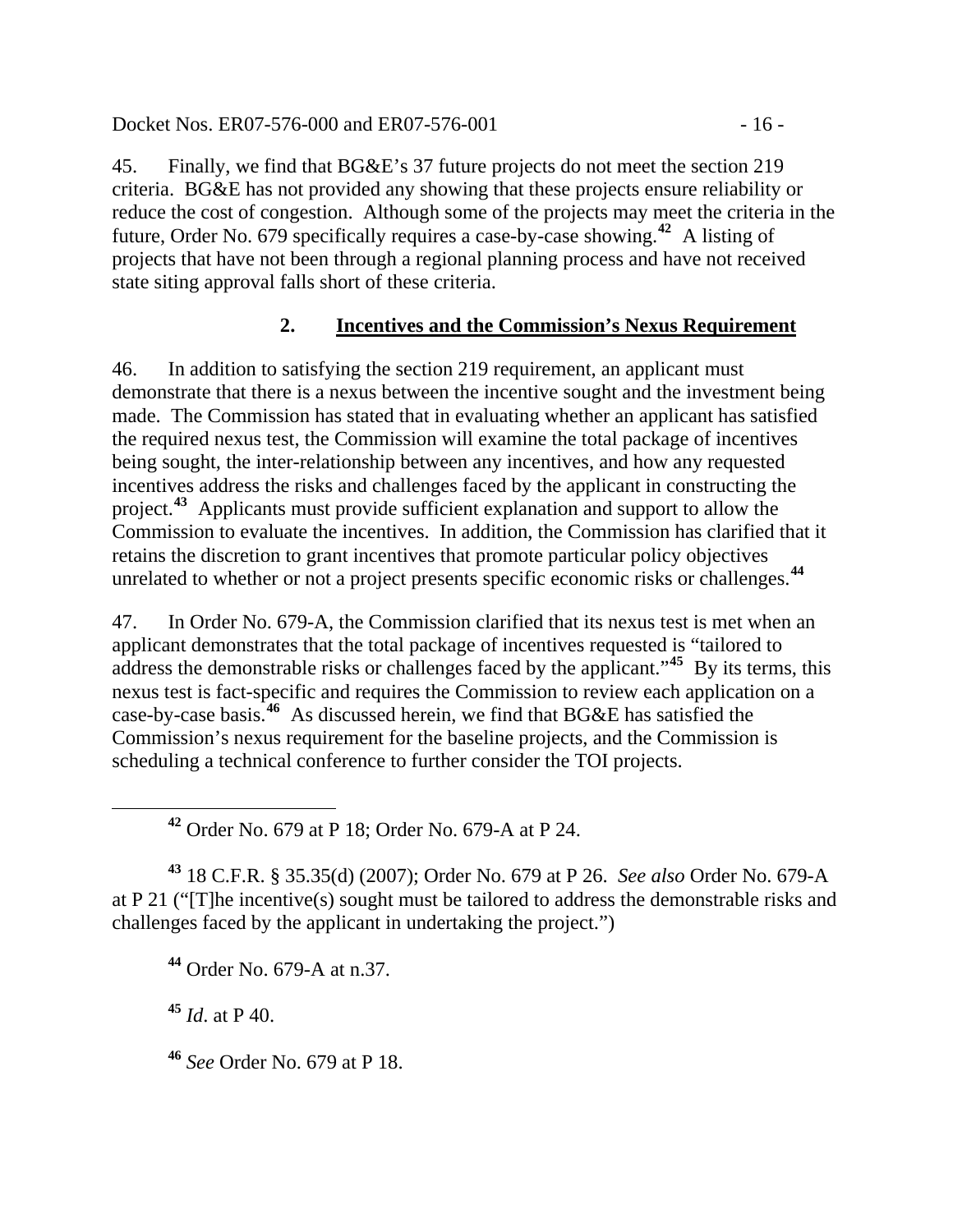Docket Nos. ER07-576-000 and ER07-576-001 - 17 -

48. As part of its evaluation of whether the total package of incentives requested is "tailored to address the demonstrable risks or challenges faced by the applicant," the Commission has found the question of whether a project is "routine" to be particularly probative. This case presents us with the opportunity to further elaborate on how we will evaluate projects to determine whether they are routine and the effect this evaluation has on an applicant's request for incentives.

49. In Order No. 679, we held that "not . . . every new transmission investment should receive a higher return than otherwise would be the case. For example, routine investments to meet existing reliability standards may not always . . . qualify for an incentive-based ROE."**[47](#page-16-0)** We reaffirmed this finding in Order No. 679-A, stating that "the most compelling case for incentives are new projects that present special risks or challenges, not routine investments made in the ordinary course of expanding the system to provide safe and reliable transmission service."**[48](#page-16-1)**

50. In this case, we again address the question of whether particular projects are routine investments for purposes of Order Nos. 679 and 679-A, and how the answer to this question relates to our nexus test. To provide greater clarity to prospective applicants and affected customers in future cases, we first address our precedent on this issue and provide further guidance on it that will be applied in this and future cases.

51. It is important to clarify first what the Commission did, and did not, hold in Order Nos. 679 and 679-A. First, we held in Order No. 679 that routine investments "may not always qualify" for incentives.**[49](#page-16-2)** However, we did not find that they would never qualify. Similarly, in Order No. 679-A, we held that projects with "special risks and challenges" present "the most compelling case" for incentives,**[50](#page-16-3)** but did not hold they are the only projects that can qualify for incentives. Second, we held that routine investments "to meet existing reliability standards" may not always qualify for incentives.**[51](#page-16-4)** However, we did not hold that, if a project's primary or sole purpose is to maintain reliability, it should not be eligible for incentives. Indeed, to do so would have

**<sup>47</sup>** *Id*. at P 27.

<span id="page-16-2"></span><span id="page-16-1"></span><span id="page-16-0"></span> $\overline{a}$ 

**<sup>48</sup>** Order No. 679-A at P 23.

**<sup>49</sup>** Order No. 679 at P 94.

<span id="page-16-3"></span>**<sup>50</sup>** Order No. 679-A at P 23.

<span id="page-16-4"></span>**<sup>51</sup>** *Id*. at P 22.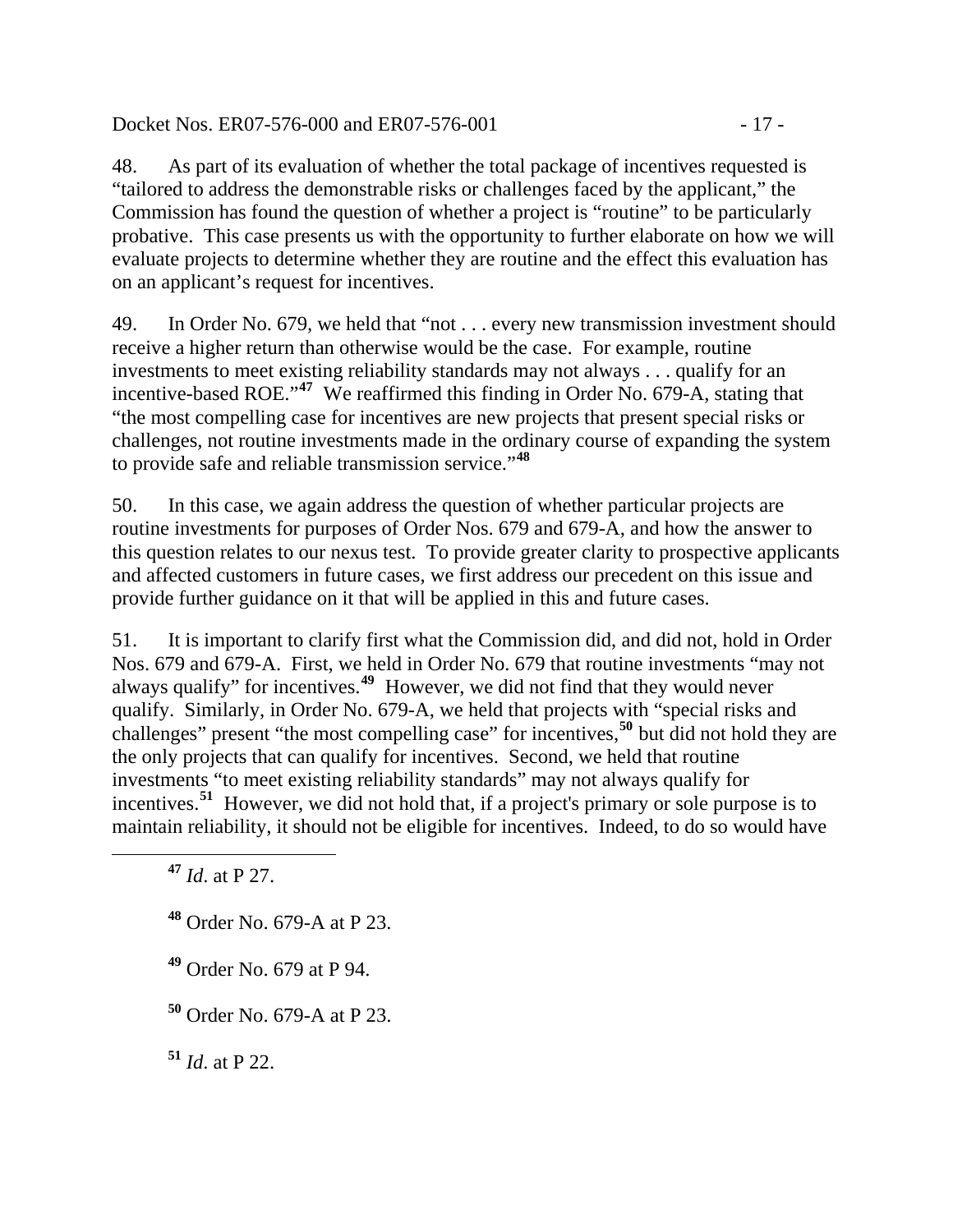#### Docket Nos. ER07-576-000 and ER07-576-001 - 18 -

been to disregard the plain language of section 219, which required the Commission to adopt a rule that "promote[s] reliable and economically efficient transmission and generation of electricity by promoting capital investment in the enlargement, improvement, maintenance, and operation of all facilities for the transmission of electric energy in interstate commerce."<sup>[52](#page-17-0)</sup> In articulating these principles, we left to individual cases further guidance as to how they would be applied. Based on our experience in prior cases applying Order No. 679, we provide such guidance as follows.

52. First, to determine whether or not a project is not routine, the Commission will consider all relevant factors presented by the applicant. For example, an applicant may present evidence on: (i) the scope of the project (*e.g.*, dollar investment, increase in transfer capability, involvement of multiple entities or jurisdictions, size, effect on region); (ii) the effect of the project (*e.g.*, improving reliability or reducing congestion costs) ; and (iii) the challenges or risks faced by the project (*e.g.*, siting, internal competition for financing with other projects, long lead times, regulatory and political risks, specific financing challenges, other impediments).**[53](#page-17-1)**

53. Second, applicants must provide detailed factual information in support of the factors they rely upon. For example, an applicant asserting that the scope of any proposed transmission expansion project is not routine should submit data distinguishing the project from other transmission projects or upgrades that are constructed in the ordinary course of maintaining a utility's transmission system to provide safe and reliable service to its customers. An applicant also may, as in *Duquesne*, compare the total investment in a range of projects to some other aggregate measure of investment, such as total rate base or recent annual investment levels. Similarly, an applicant asserting that the effects of its project are not routine should, first, specify those effects in detail and, second, distinguish them from the effects associated with other transmission projects that are more routine in nature. This comparison can be by reference, for example, to increased transfer capability, facilitating wholesale power trades, enhancements to reliability, or some other measure, but it should be sufficiently detailed to allow the Commission to make the required determination. An applicant asserting that its project faces special risks or challenges should, first, explain those risks and challenges in detail and, second, explain how the risks and challenges compare to a project that is more

**<sup>52</sup>** *Id*. at P 3.

<span id="page-17-0"></span> $\overline{a}$ 

<span id="page-17-1"></span>**<sup>53</sup>** Of course, these are only examples of evidence that can help inform the Commission on the question of whether a project is routine. We are not proposing a new formulaic checklist that must be met by every applicant for every proposed incentive or project.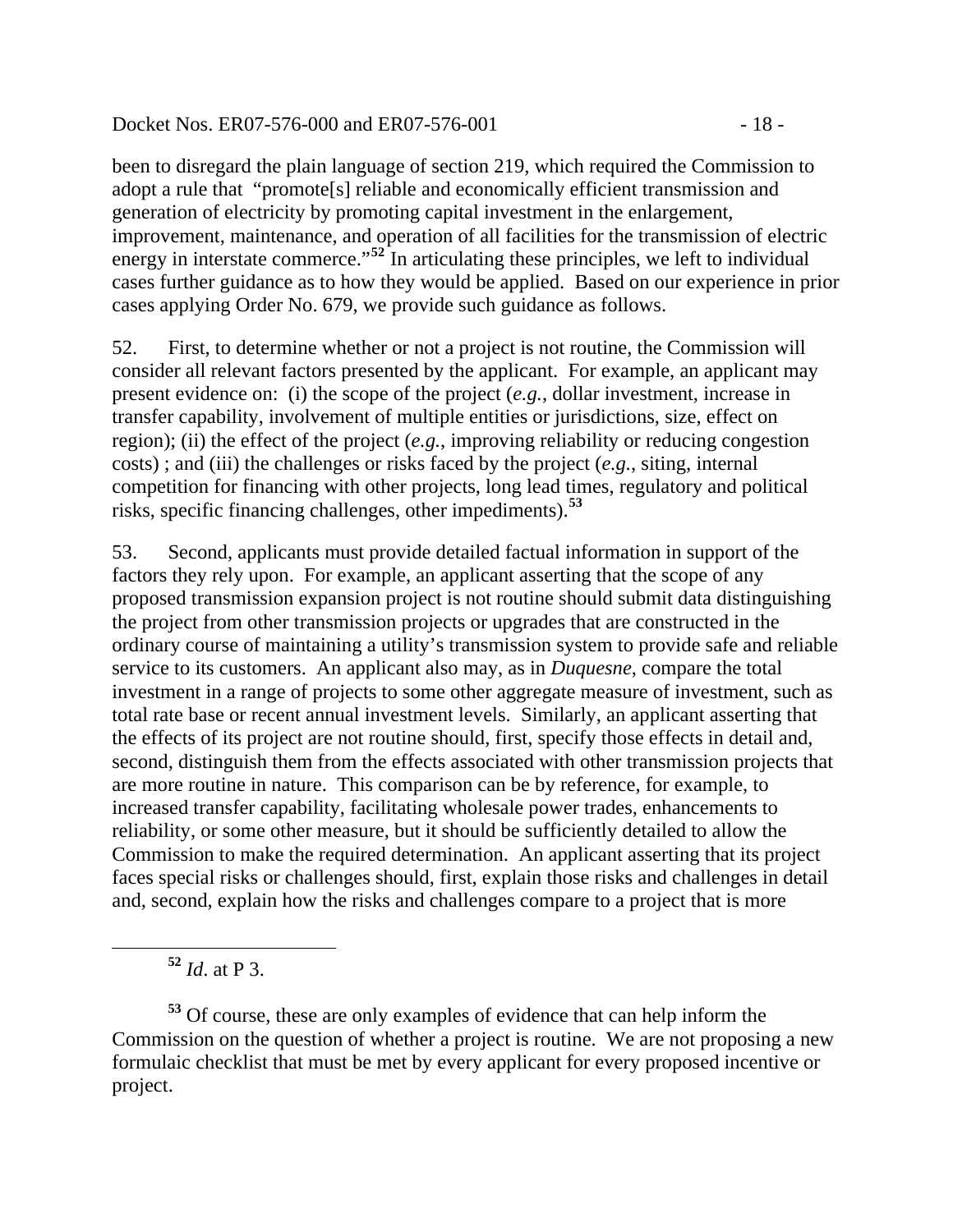Docket Nos. ER07-576-000 and ER07-576-001 - 19 -

routine in nature. Finally, an applicant seeking an incentive may present evidence that a group of projects, when considered in the aggregate, are not routine. For example, individual components of a group of projects alone may be routine for purposes of incentives because, *e.g*., their costs are small, or they provide a minimal impact on the system on a stand-alone basis, or, standing alone, face limited risks. However, as in *Duquesne*, individual projects, when considered in the aggregate, may not be routine for purposes of incentive treatment because they face significant risks and challenges.

54. Third, we clarify that when an applicant has adequately demonstrated that the project for which it requests an incentive is not routine, that applicant has, for purposes of the nexus test, shown that the project faces risks and challenges that merit an incentive. By definition, projects that are not routine under our analysis articulated above face inherent risks and challenges and/or provide benefits that are worthy of incentives. If the Commission makes a determination that a project or projects are not routine and merit incentives, the Commission will evaluate the specific, proposed incentives and decide what incentives are appropriate for a particular project. As we stated in Order No. 679, "not every incentive will be available for every new investment."**[54](#page-18-0)** We will consider the total package of incentives requested and the inter-relationship between them.

55. Finally, if the Commission determines that a project is routine, an applicant is not necessarily foreclosed from incentives. The applicant may still be able to demonstrate that its project faces risks and challenges or provides sufficient benefits to warrant incentive rate treatment. However, because non-routine projects provide the most compelling case for incentives, we are not likely to grant incentives for example, discrete projects that replace existing equipment on a routine maintenance schedule.

## **3. The Nexus Requirement and BG&E's Baseline Projects**

56. We now apply Order No. 679, as clarified herein, to the facts presented here with respect to BG&E's request for the 100-basis point ROE incentive adder for the Conastone and Waugh Chapel baseline projects.

57. We find that the scope of the Conastone and Waugh Chapel projects are not routine in nature, but rather, have a far-reaching scope and regional benefits. The Conastone baseline project enhances a major interconnection to the PJM bulk power system. Conastone is one of only two 500 kV stations on the BG&E system, and PJM analysis through the RTEP showed that overloads on the existing transformers are

<span id="page-18-0"></span>**<sup>54</sup>** Order No. 679 at P 26.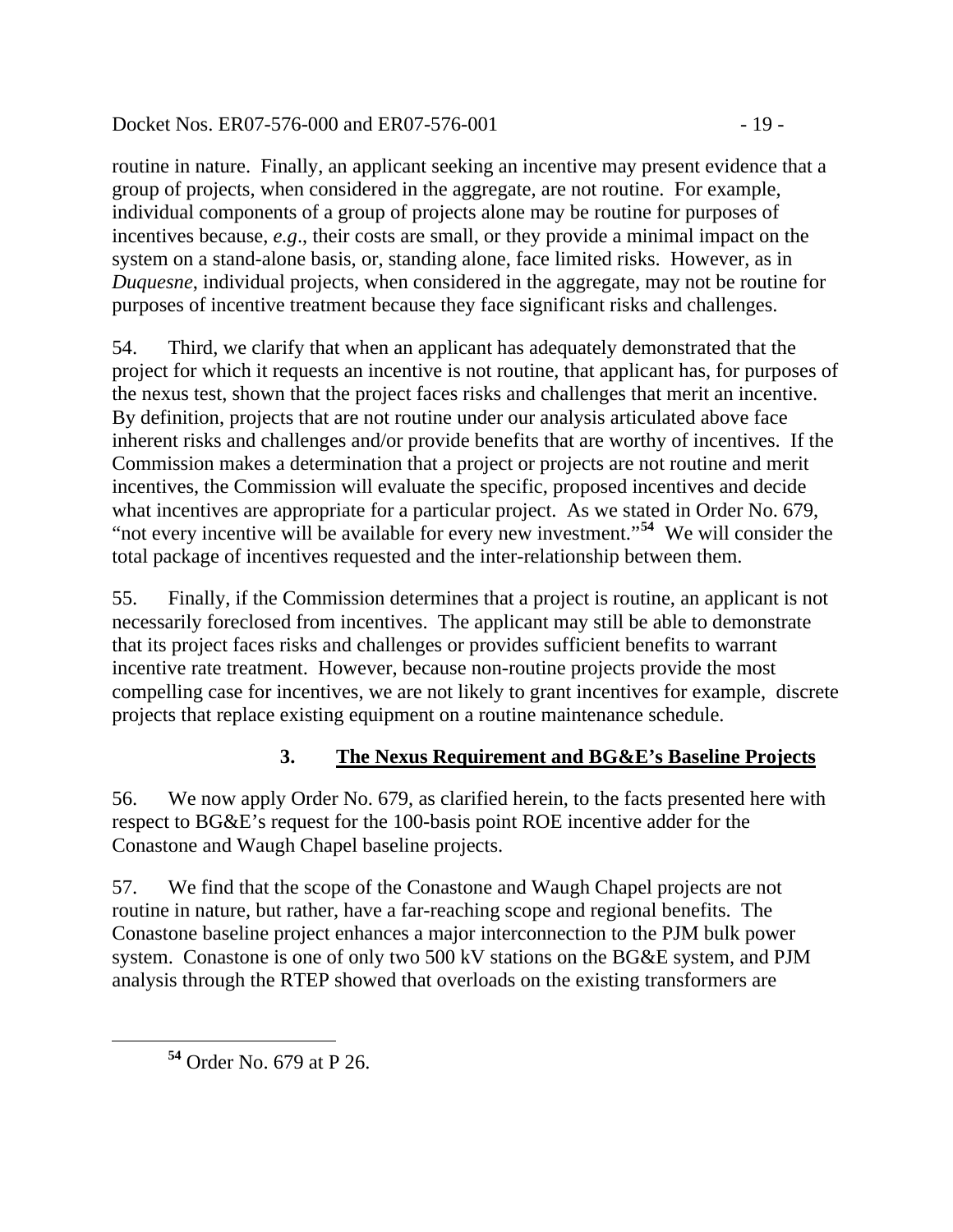#### Docket Nos. ER07-576-000 and ER07-576-001 - 20 -

expected to occur during the summer of 2009.**[55](#page-19-0)** As such, PJM determined that the existing transformers should be replaced with larger capacity transformers, which will create additional capacity without creating additional overloads. This project will also upgrade the low side 230 kV ring bus configuration to the standard breaker and a half configuration, which will provide further additional import capacity and thereby reduce transmission congestion.**[56](#page-19-1)** The Waugh Chapel substation connects BG&E's facilities to the PJM 500 kV grid and serves as a major import facility of power from Calvert Cliffs.**[57](#page-19-2)** Currently there are three 500/230 kV three-phase transformers at Waugh Chapel. The third transformer functions as an in-service spare. PJM, through the RTEP process, determined that load exceeds the capacity of two transformers and the third transformer can no longer serve as a spare, since it is required to meet peak load at the Waugh Chapel substation. Therefore, PJM recommended that BG&E (i) replace the existing transformers with a larger capacity single-phase transformer, (ii) reconfigure the 500 kV switchyard, and (iii) add a spare 500/230 kV transformer.

58. We note that PJM's scrutiny of baseline projects is significant in our analysis of whether a project has met the nexus test. Pursuant to the PJM Operating Agreement, PJM is required to adopt a single regional plan that will maintain the reliability of the PJM grid in a manner that supports competition in the PJM region.<sup>[58](#page-19-3)</sup> Projects that are identified as "baseline" projects in the PJM RTEP process are those that benefit customers in one or more transmission owner zones for the purpose of maintaining reliability or mitigating congestion on the PJM grid. Such projects therefore are, by definition, regional projects and thus, not routine. The Commission therefore finds that the regional benefits provided by PJM-approved baseline projects serve to make these facilities non-routine for purposes of the nexus requirement for an ROE incentive.

59. Given the scope and risks that BG&E will face when attempting to upgrade its system with the proposed baseline projects, which provide regional benefits as determined in the RTEP process, the Commission finds that BG&E has shown a nexus between the 100-basis point ROE incentive adder sought and the investment being made in the Conastone and Waugh Chapel baseline projects.

<span id="page-19-2"></span><span id="page-19-1"></span><span id="page-19-0"></span>

**<sup>55</sup>** Supplemental Filing, Response to Question Nos. 6 and 8.

**<sup>56</sup>** Supplemental Filing, Response to Question No. 6.

**<sup>57</sup>** Calvert Cliffs has 1,685 MW of capacity.

<span id="page-19-3"></span>**<sup>58</sup>** PJM Operating Agreement, Schedule 6, section 1.4(a).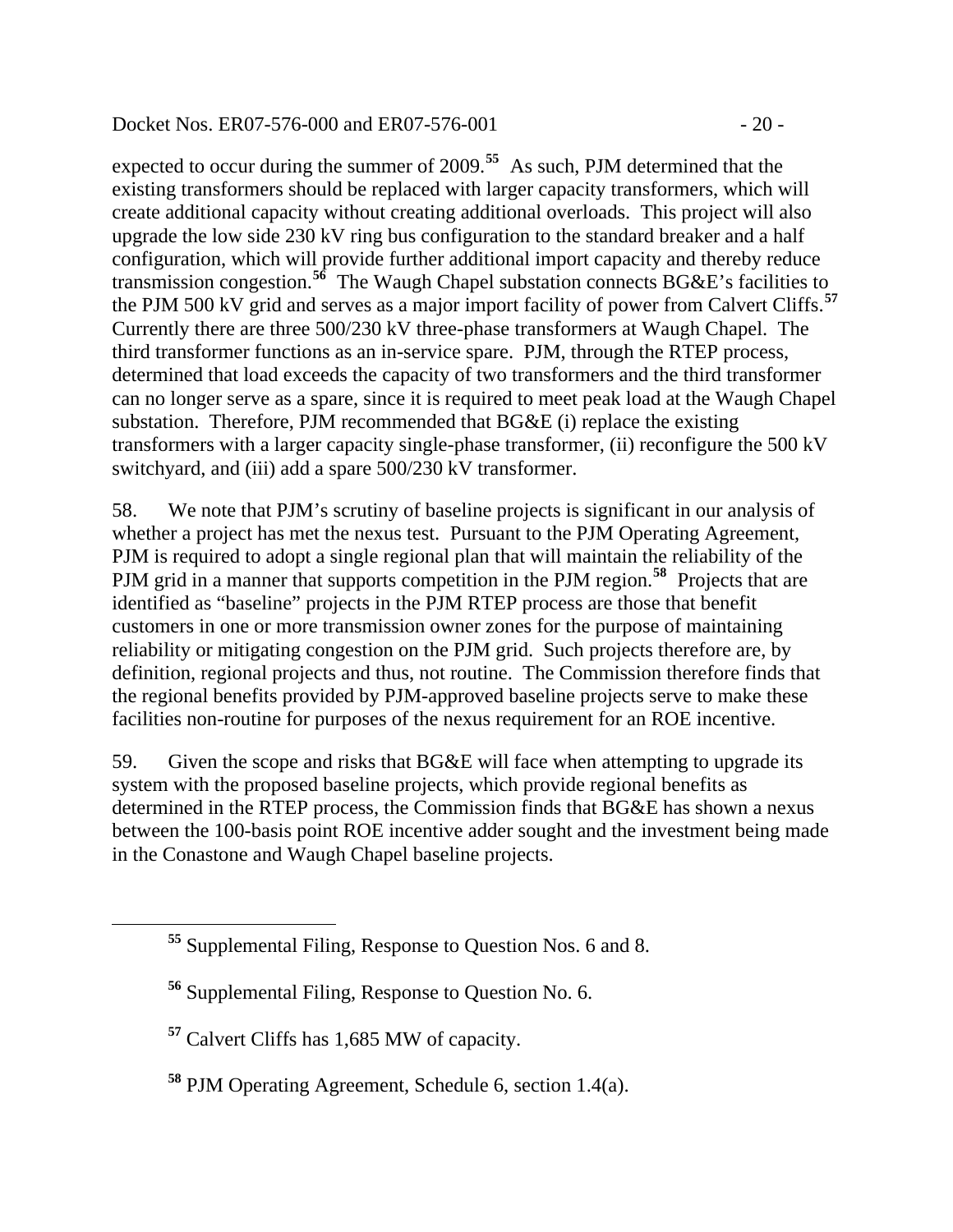#### **4. The Nexus Requirement and BG&E's TOI Projects**

60. The Commission is unable to find, based on the record before us, that BG&E has shown a nexus between the 100-basis point ROE incentive adder and its overall investment in the six proposed TOI projects. The Commission therefore sets the requests for an ROE adder for the Downtown Cable and Northwest to Finksburg projects for technical conference, as described below. The Downtown Cable project consists of five separately identified TOI projects. BG&E explains that the Downtown Cable project is an integrated plan that will improve the reliability of the 115 kV network transmission system through downtown Baltimore. Project TOI151 will reconfigure two existing cables to act in parallel as one cable. Projects TOI369 and TOI370 will install an additional 115 kV circuit between the Westport and Center Street substations that will tie into the new 115kV Orchard Street switching station (TOI367) being constructed along this transmission route. The new Orchard Street substation will connect the existing Center Street substation with the new 115 kV circuits out of the Westport substation. Project TOI150 involves reconfiguring the Westport substation to breaker and a half configuration to meet BG&E's current substation design standards and expanding the substation to allow for the connection of additional 115 kV circuits to the new Orchard Street substation and the Wilkins Avenue substation. BG&E further explains that the Downtown Cable project reconfigures the 115 kV circuits serving downtown Baltimore and replaces aging substation equipment. The total cost of the Downtown Cable project is \$26,992,009. Projects TOI150 and TOI151 have projected in-service dates of June 1, 2007, while the other TOI projects have in-service dates of December 31, 2008.

61. Based on the record, we are unable to find that BG&E has demonstrated that the Downtown Cable project is a non-routine transmission project that merits incentive rate treatment. The project may be of limited scope in that it provides local reliability and service benefits. Further, two of the TOI projects that make up the Downtown Cable project have projected in-service dates of June 1, 2007, and have thus been completed or will be completed in the near future. Finally, the Downtown Cable project involves replacing aging substation equipment which a utility typically does during its routine business operations.

62. The Northwest to Finksburg project involves double circuiting an overhead transmission line between the Northwest and Finksburg substation. Two radial circuits tap BG&E's 230 kV system at the Northwest substation which (i) currently provide the only supply to the Finksburg and Westminster substations and (ii) are the sole source of power to most of Carroll County, Maryland. The Northwest to Finksburg TOI project will add a third circuit via a new breaker connecting to the existing 115 kV bus at the Northwest substation that will provide sufficient capacity to meet the anticipated needs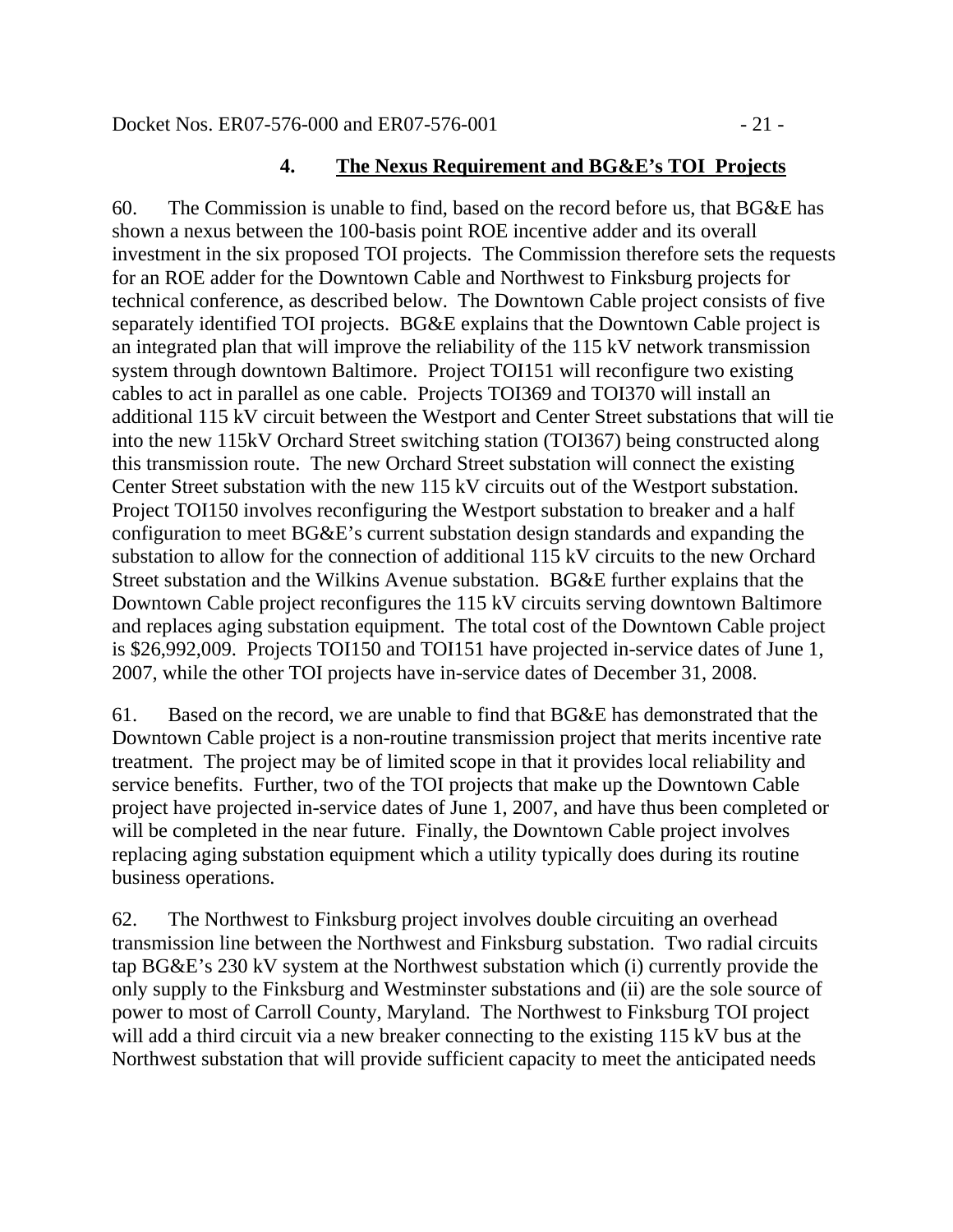Docket Nos. ER07-576-000 and ER07-576-001 - 22 -

for the area for the next 20 years. The Northwest to Finksburg project has received siting approval from the Maryland Commission. The total cost of the project is \$3,471,437 and has a projected in-service date of December 31, 2008.

63. In addition, in testimony supporting state siting in Northwest to Finksburg, the Maryland Commission Staff noted that the project was not identified by PJM for reliability or economics associated with the transmission grid. Rather, Maryland Commission Staff noted that the project was identified by BG&E as necessary to support local load growth.**[59](#page-21-0)** Based on the record, we are unable to find that BG&E has demonstrated that the Northwest to Finksburg project is a non-routine transmission project. The project has received state siting authority and may not face substantial regulatory uncertainty because it is located in one jurisdiction. The project provides local reliability and service benefits and does not provide or only provides minimal benefits to the PJM regional grid.

64. To gather additional information on which the Commission can make a decision on whether the TOI projects warrant an ROE incentive, we direct staff to convene a technical conference within 45 days of the date of this order and to report back to the Commission the results of the technical conference within 45 days of the conference. The Commission will issue another order based on the additional information gathered in the technical conference on whether BG&E's six TOI projects satisfy the nexus test.

## **5. The Nexus Requirement and BG&E's Future Projects**

65. BG&E proposes to revise its formula rate mechanism contained in PJM's OATT so that 37 future projects can be given incentive rate treatment as part of its annual formula rates update filings. BG&E provided only general statements in support of its request for this generic incentive. It did not provide fact-specific reasons why each project or group or projects qualifies for an ROE incentive.<sup>[60](#page-21-1)</sup> In addition, BG&E did not demonstrate how the future projects address demonstrable risks or challenges, or are otherwise non-routine. We find that BG&E has not provided sufficient evidence on scope, benefits or risks to show that these future projects are non-routine. We thus deny BG&E's request for a 100-basis point ROE adder for the 37 future projects without prejudice. Our decision in this case on the 37 future TOI projects does not preclude BG&E from seeking incentives for these projects in a subsequent application that makes the requisite demonstrations regarding the projects' effect on the cost of congestion or reliability, and the appropriate nexus.

<span id="page-21-0"></span>**<sup>59</sup>** Supplemental Filing, Attachment 1 to Question No. 5 at 34.

<span id="page-21-1"></span>**<sup>60</sup>** *See Duquesne* at P 51; Order No. 679 at P 18; Order No. 679-A at P 24.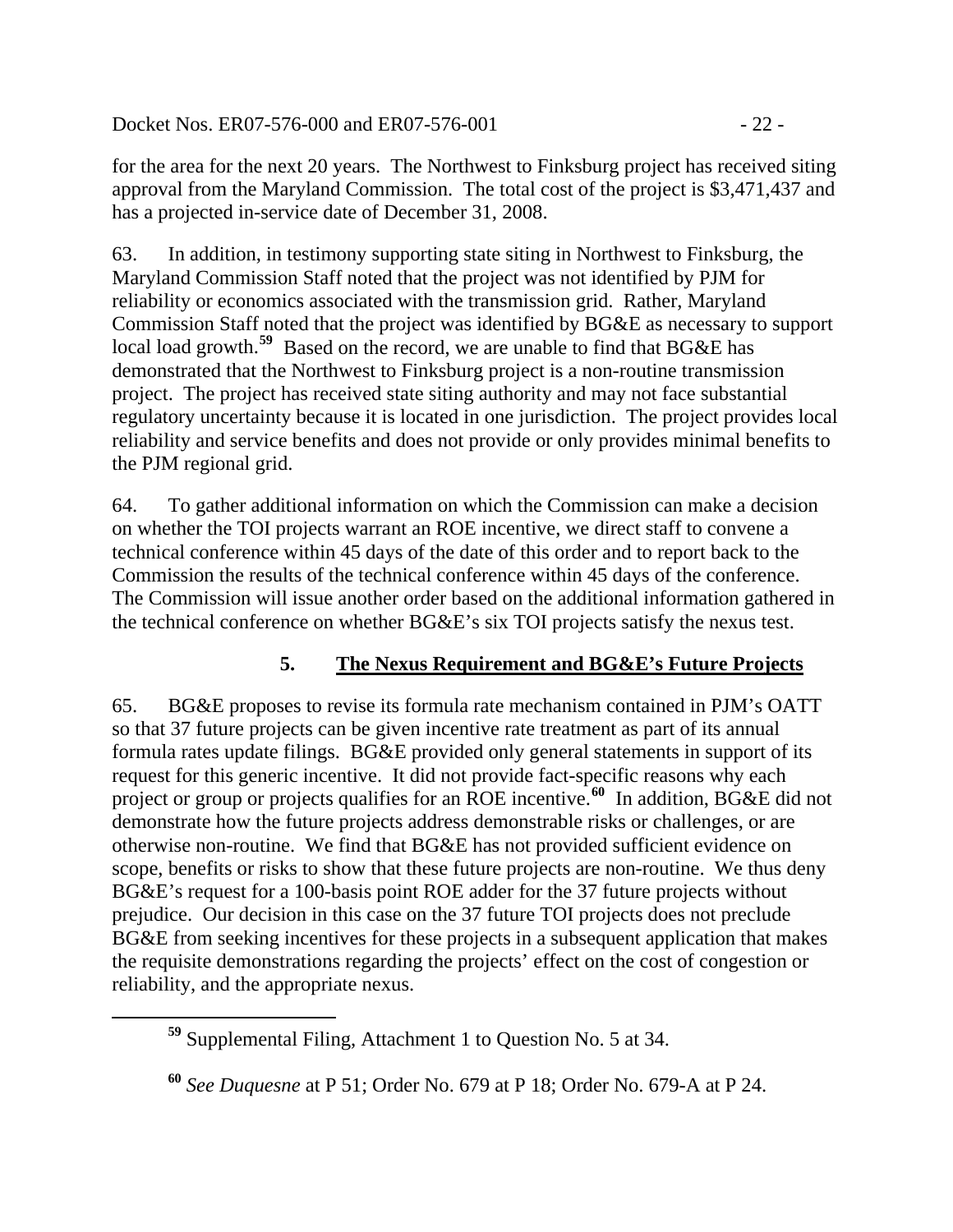#### **6. Incentive for Construction Work in Progress**

#### **a. BG&E's Proposal**

66. BG&E requests that the Commission approve the inclusion in rate base of 100 percent of prudently incurred CWIP on all new transmission investment, thereby reducing the borrowing costs and associated interest payments that would otherwise be borne by its ratepayers. BG&E requests that this incentive apply to all new transmission facilities, not just those for which it is seeking the 100-basis point adder.

#### **b. Commission Determination**

67. As discussed above, the Commission's policy on the 100 percent CWIP incentive is based on certain factual considerations relevant to whether a specific project qualifies for 100 percent CWIP in rate base.**[61](#page-22-0)** In Order No. 679-A, the Commission stated that the incentive allowing 100 percent CWIP recovery in the calculation of transmission rates is ordinarily "appropriate for large new investments or in situations . . . where denying such an incentive would adversely affect the utility's ratings."**[62](#page-22-1)** Accordingly, to determine whether a particular project qualifies for 100 percent CWIP in rate base the Commission considers a range of factors which include whether a transmission project will create cash flow difficulties as a result of long lead times and will have an adverse impact on credit ratings. As explained below, BG&E has not shown that these circumstances are present with respect to its baseline and TOI projects. Therefore, we conclude that BG&E has not shown the nexus between its baseline and TOI projects and the CWIP incentive and we thus reject BG&E's request for 100 percent CWIP for its baseline, TOI projects and 37 future projects.

68. For the baseline and TOI projects, BG&E states that it expects the projects to be completed by the end of 2008. Also, to justify its need for the CWIP incentive, BG&E states that it expects to significantly expand and enhance its transmission infrastructure and it is in the best interest of all stakeholders that BG&E strengthen its quantitative

**<sup>61</sup>** *Supra,* P 46-55.

<span id="page-22-1"></span><span id="page-22-0"></span>**<sup>62</sup>** Order No. 679-A at P 116. Order No. 679 further states that "[a]llowing public utilities the opportunity, in appropriate situations, to include 100 percent of CWIP . . . removes a disincentive to construction of transmission, which can involve very long lead times and considerable risk to the utility that the project may not go forward." *Id*. at P 117.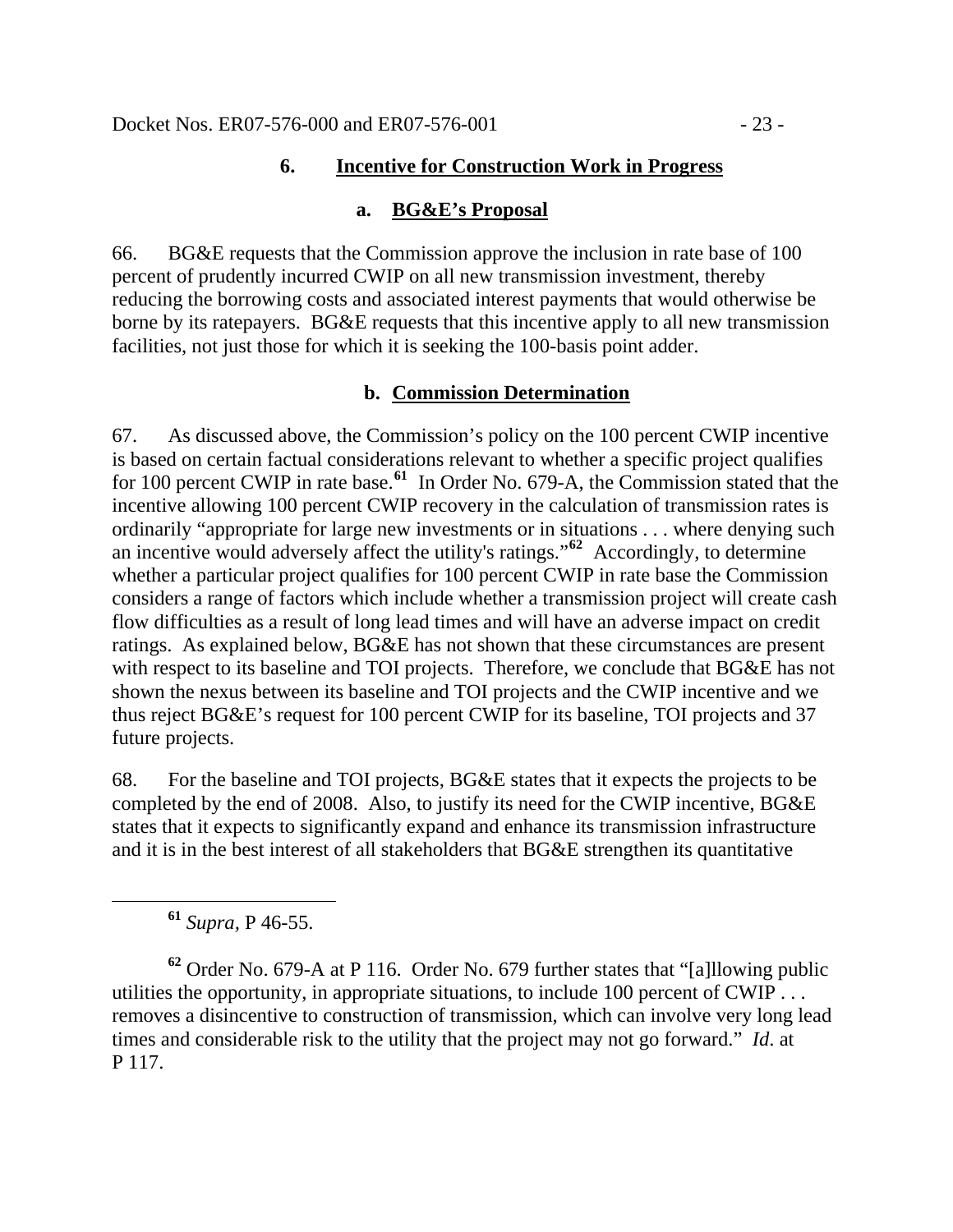#### Docket Nos. ER07-576-000 and ER07-576-001 - 24 -

credit quality measures.**[63](#page-23-0)** BG&E also states that its investment program will necessarily exert pressure on the key ratios and financial measures monitored by rating agencies in determining a company's credit rating.<sup>[64](#page-23-1)</sup> BG&E argues that increased cash flows resulting from the inclusion of CWIP in rate base will result in higher quality earnings available for debt service and will also help strengthen its credit metrics. However, these facts and statements do not align with the Commission's policy for 100 percent CWIP in rate base.

69. In Order No. 679, the Commission stated that "[g]iven the long lead time required to construct new transmission, and the associated cash flow difficulties faced by many entities wishing to invest in new transmission, the Final Rule provides that, where appropriate, the Commission will allow for the recovery of 100 percent of CWIP in rate base."**[65](#page-23-2)** Accordingly, the Commission's intention for the CWIP incentive was to provide immediate cash flow for companies who take on projects with long lead times and, as a result, face cash flow difficulties or an adverse effect on its credit rating. Here, however, BG&E's baseline and TOI projects have short lead times, as they are expected to be completed by the end of 2008. Additionally, BG&E has failed to provide a cash flow analysis demonstrating that it will face cash flow difficulties as a result of its transmission investment in the baseline and TOI projects. Neither has BG&E convinced us that the baseline and TOI projects will adversely affect its credit rating as it is unclear whether BG&E's intent for the CWIP incentive is to strengthen its credit rating or to mitigate an adverse impact on its credit rating as a result of specific transmission investments. Due to the short construction time frame and BG&E's failure to demonstrate that it faces sufficient financial risks associated with the baseline and TOI projects, we deny BG&E's request to include 100 percent of CWIP in rate base. Prior instances in which the Commission has approved the CWIP incentive involved projects with much longer lead times. Additionally, a showing was made demonstrating that the utility faced likely financial risks and without the CWIP incentive the transmission project may not go forward. These facts are not present in this filing.

70. Finally, we reject BG&E's request for a permanent 100 percent CWIP revision in its formula rate. The Commission's regulations provide CWIP only for specific projects,

**<sup>64</sup>** *Id*. at 10 – 11.

<span id="page-23-2"></span><span id="page-23-1"></span><span id="page-23-0"></span> $\overline{a}$ 

**<sup>65</sup>** Order No. 679 at P 29.

**<sup>63</sup>** Exhibit No. BGE-20 at 9.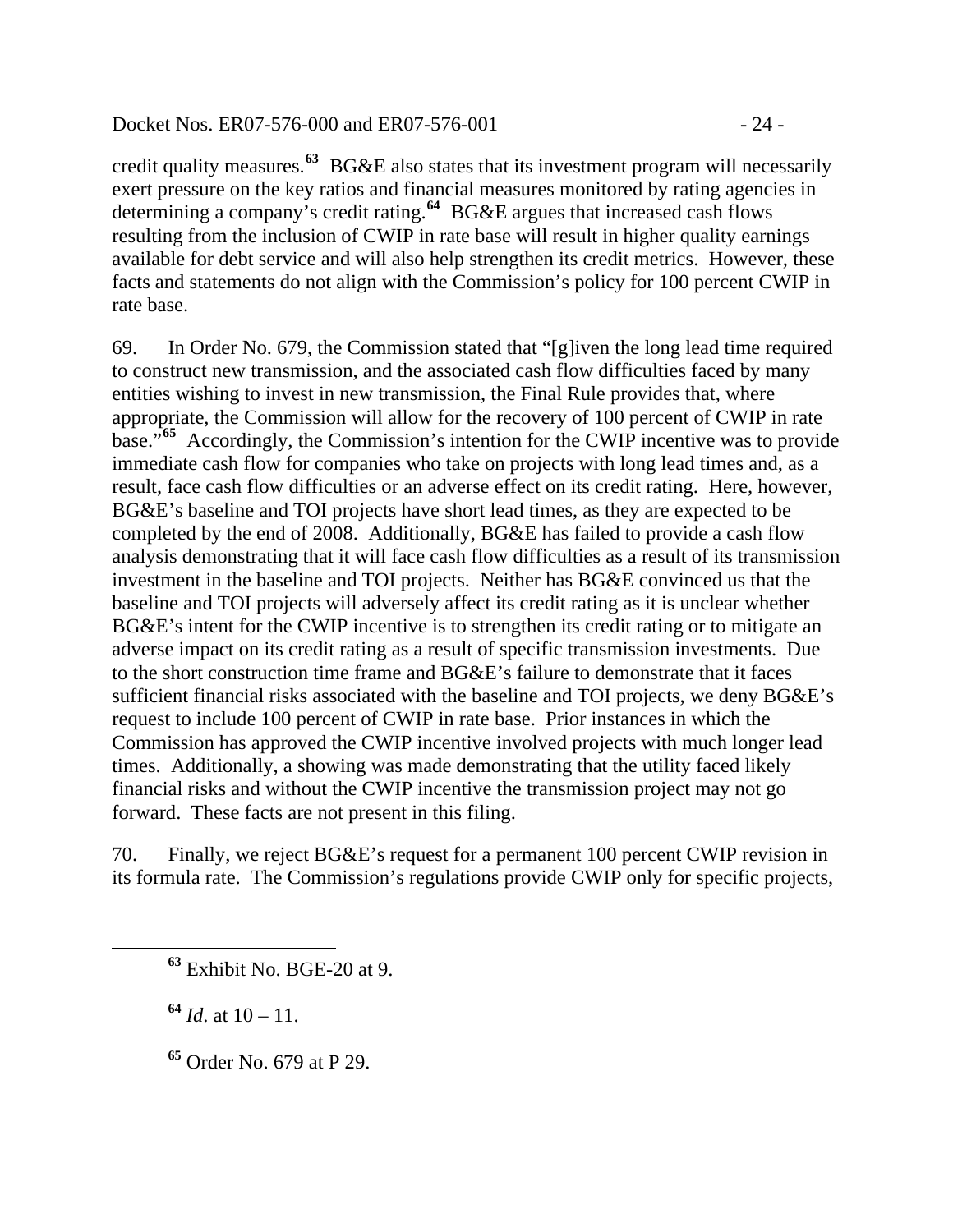Docket Nos. ER07-576-000 and ER07-576-001 - 25 -

not the blanket approval sought here by BG&E. Further, BG&E has not submitted the statements required by the Commission's regulations regarding the inclusion of CWIP.**[66](#page-24-0)** Therefore, we deny BG&E's request to recover 100 percent CWIP in rate base.

### **7. Revised Tariff Sheets**

71. We accept BG&E's revised tariff sheets to PJM's OATT effective June 1, 2007,**[67](#page-24-1)** subject to BG&E revising the tariff sheets to (i) eliminate the 100-basis point ROE incentive for TOI projects, (ii) delete the 100-basis point ROE provision for future projects, and (iii) delete the CWIP incentives, as more fully discussed above. In order to minimize the impact on PJM's billing cycle, BG&E shall make the compliance filing within 15 days of the date of this order.

### **III. Request for Waivers**

### **a. BG&E's Request**

72. BG&E requests a waiver of section 35.13 of the Commission's regulations ("Filing of Changes in Rate Schedules"), as may be necessary, including: (i) waiver of the full Period I/Period II data requirements;**[68](#page-24-2)** (ii) waiver of the attestation concerning Period II submissions;<sup>[69](#page-24-3)</sup> and (iii) waiver of the requirement to determine if, and the extent to which, a proposed change constitutes a rate increase based on Period I/Period II rates and billing determinants.**[70](#page-24-4)** In support of its requested waivers, BG&E states that the formulary nature of BG&E's rate and the annual update mechanism constitute good cause for the Commission to grant waiver, as previously granted in its Settlement Agreement. Additionally, in support of waiver, BG&E notes that the revenue requirements resulting

<span id="page-24-0"></span> **<sup>66</sup>** *See* 18 C.F.R. §§ 35.13(h)(38) and 35.25 and Part 101, *Electric Plant Instructions*.

<span id="page-24-1"></span>**<sup>67</sup>** First Revised Sheet Nos. 299A, 299C, 299E, 299K, 299M, 299Q, 299R, 299S, 299T, 299U under PJM Interconnection L.L.C., FERC Electric Tariff, Sixth Revised Volume No. 1.

**<sup>68</sup>** 18 C.F.R. § 35.13(d)(1) and (2) (2007).

<span id="page-24-4"></span><span id="page-24-3"></span><span id="page-24-2"></span>**<sup>69</sup>** *Id*. § 35.13(d)(6) and 35.13(d)(7). BG&E incorrectly cites 18 C.F.R.  $§ 35.13(c)(6).$ 

**<sup>70</sup>** *Id*. § 35.13(a)(2)(iv).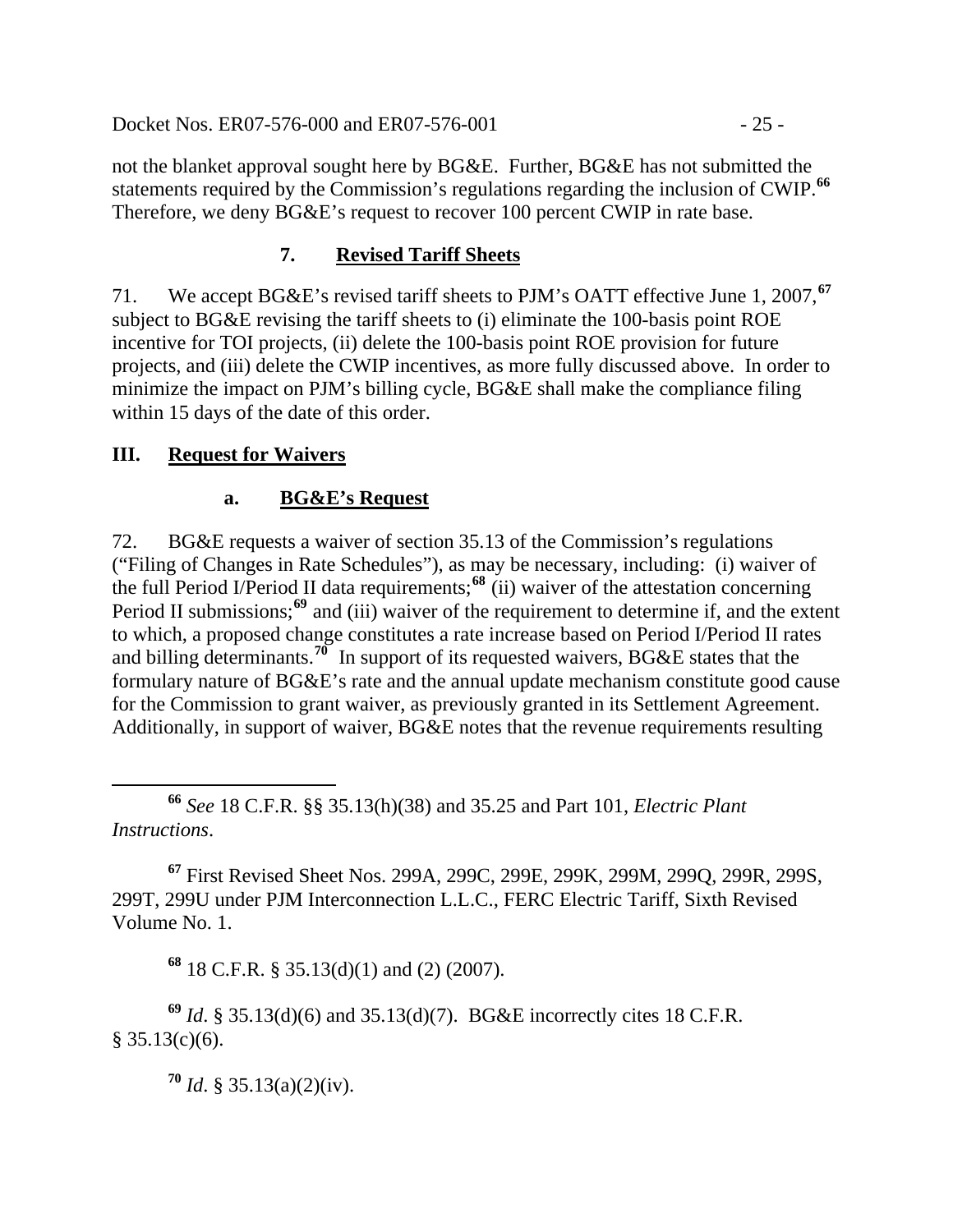Docket Nos. ER07-576-000 and ER07-576-001 - 26 -

from the formula will be derived using the billing determinants published annually by PJM. Finally, BG&E requests waiver of section 35.3(a) in order to permit an effective date of June 1, 2007, of the revised tariff sheets.

### **b. Commission Determination**

73. We deny BG&E's request for waiver of filing an attestation as required in 18 C.F.R. § 35.13(d)(6) and require the attestation of a corporate officer to verify cost of service statements and supporting data made by BG&E.**[71](#page-25-0)** We grant the remaining requested waivers consistent with our prior approval of BG&E's formula rate.**[72](#page-25-1)** Finally, we find that good cause exists to grant BG&E's request for waiver of the 60-day prior notice requirement to permit an effective date of June 1, 2007 of the revised tariff sheets, which we accept subject to revision in accordance with our findings in this order. BG&E is directed to file revised tariff sheets within 15 days of the date of this order incorporating the Commission findings herein.

### The Commission orders:

(A) BG&E's revised tariff sheets to the PJM OATT are accepted for filing effective June 1, 2007, subject to BG&E filing revised tariff sheets to PJM's OATT to (i) eliminate the 100-basis point ROE incentive for TOI projects, (ii) delete the 100-basis point ROE provision for future projects, and (iii) delete the CWIP incentives.

(B) BG&E must make a compliance filing within 15 days of the date of this order, as discussed more fully above.

(C) Staff is directed to convene a technical conference within 45 days of the date of this order and report back to the Commission the results of the technical conference. The Commission will issue another order on whether BG&E's six TOI projects satisfy the nexus test for the ROE incentive adder based on the additional information gathered in the technical conference.

<span id="page-25-0"></span>**<sup>71</sup>** *ComEd* at P 93.

<span id="page-25-1"></span>**<sup>72</sup>** *See BGE Order* at P 55.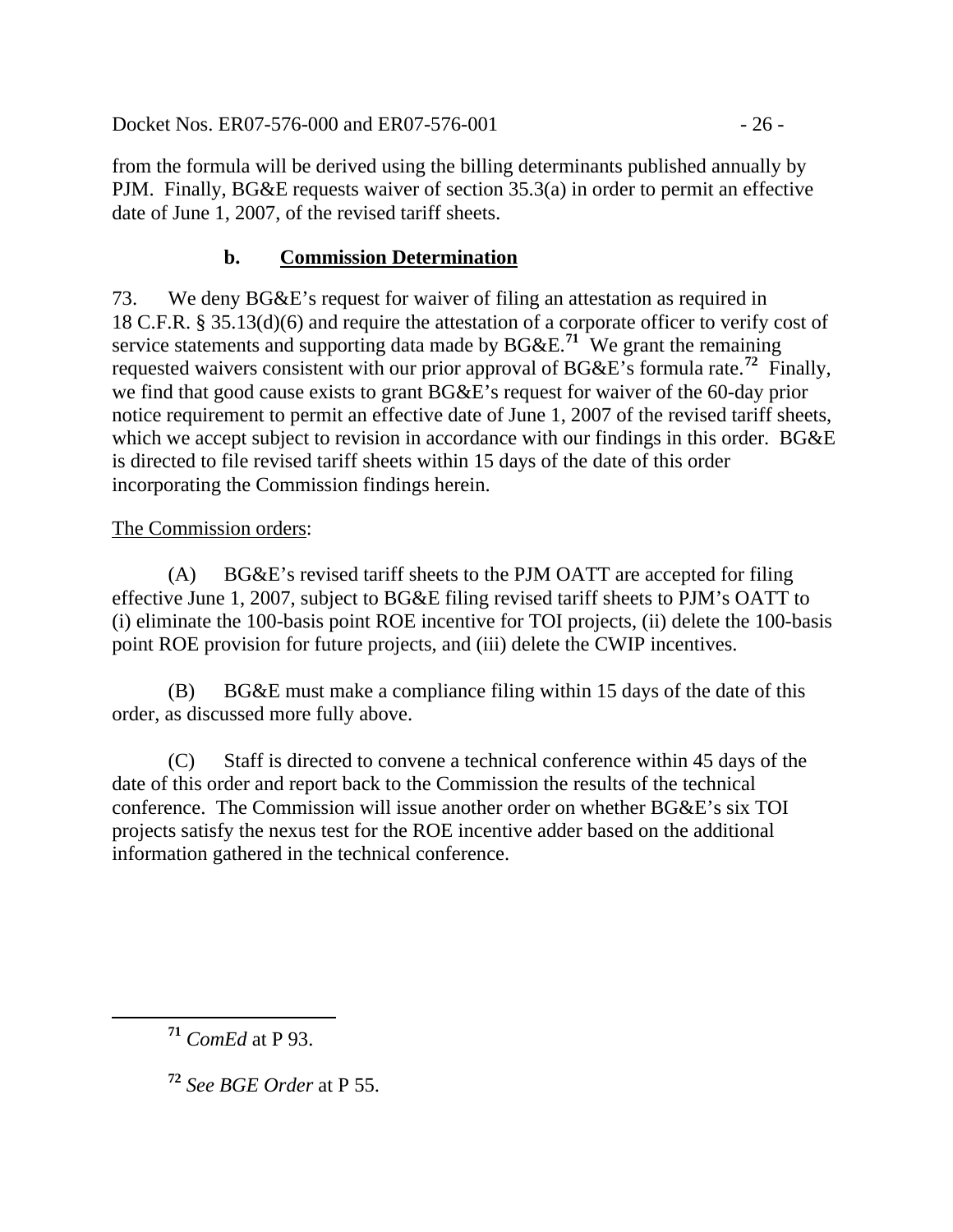#### Docket Nos. ER07-576-000 and ER07-576-001 - 27 -

(D) People's Counsel's request for hearing is denied.

(E) BG&E's request for waivers are accepted or rejected, as discussed more fully above.

By the Commission. Commissioner Kelly dissenting in part with a separate statement attached. Commissioner Wellinghoff dissenting in part with a separate statement attached.

 $(S E A L)$ 

 Kimberly D. Bose, Secretary.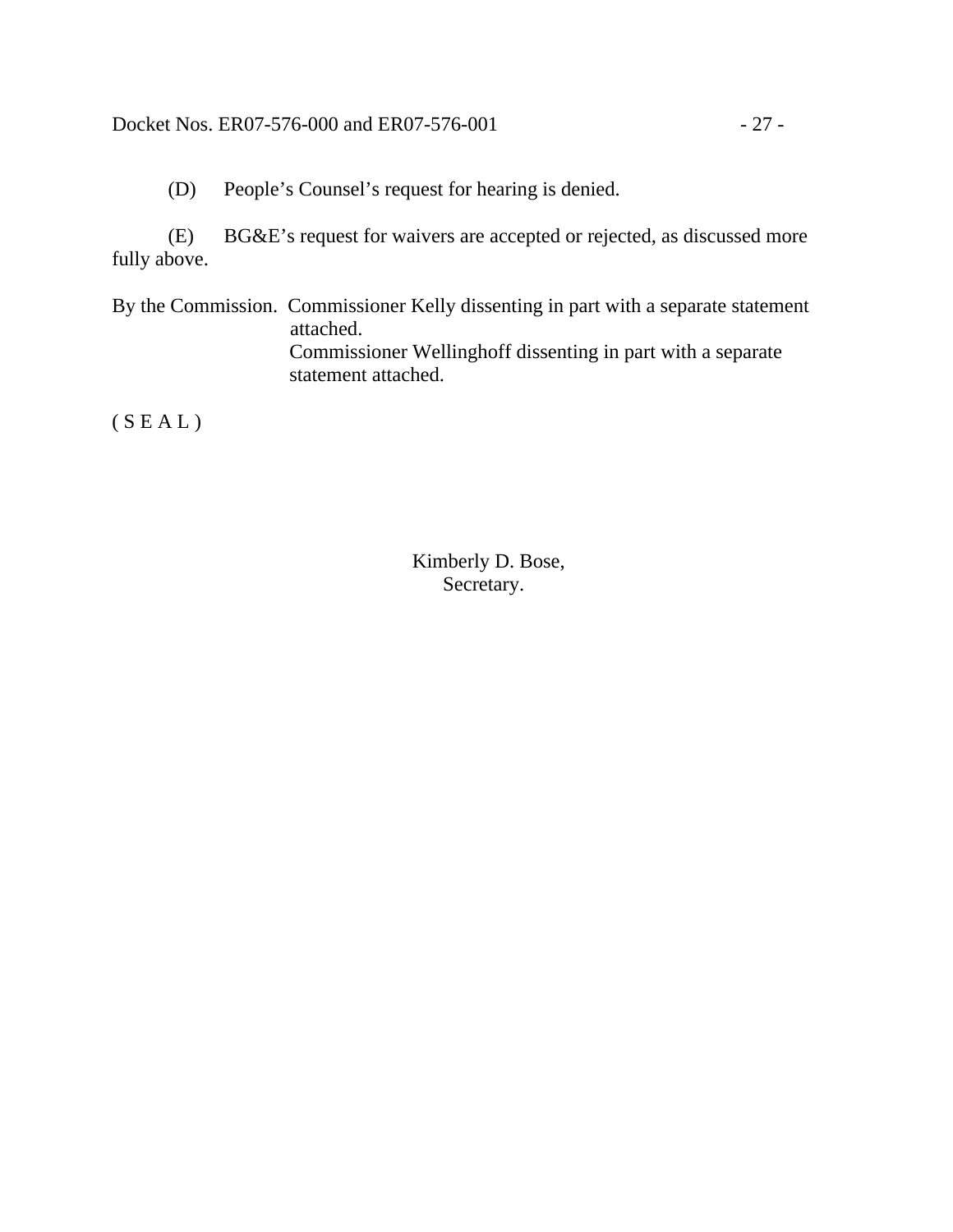#### UNITED STATES OF AMERICA FEDERAL ENERGY REGULATORY COMMISSION

Baltimore Gas and Electric Company Docket Nos. ER07-576-000

ER07-576-001

(Issued July 24, 2007)

KELLY, Commissioner, *dissenting in part*:

This order addresses a Baltimore Gas and Electric Company (BGE) rate filing of revised tariff sheets to recover certain transmission investment rate incentives under Order No. 679 in connection with several transmission projects. It also provides further guidance on the Commission's nexus requirement from Order Nos. 679 and 679-A.

While I support the decisions made in this order as to the particular incentives at issue here, I must dissent from the guidance on the Commission's nexus requirement. Essentially that guidance maintains the status quo that permits applicants in the first instance to frame the key questions that must be answered in order to justify the grant of incentives over and above a just and reasonable rate. Specifically, the question of whether a project is merely a routine upgrade necessary to maintain reliable service to existing customers, or a more proactive upgrade that brings broad ranging public interest benefits. Only in the latter case do I believe that incentives are appropriate but the guidance in this order permits the applicant broad and, in my opinion, unjustified latitude in framing the question of whether a project is "routine" or not.

I believe that both sound policy and regulatory certainty require that the Commission lay out specific goals and factors for incentive applicants to meet and I would have included such guidance in this order.

Accordingly, I respectfully dissent in part from this order.

Suedeen G. Kelly

\_\_\_\_\_\_\_\_\_\_\_\_\_\_\_\_\_\_\_\_\_\_\_\_\_\_\_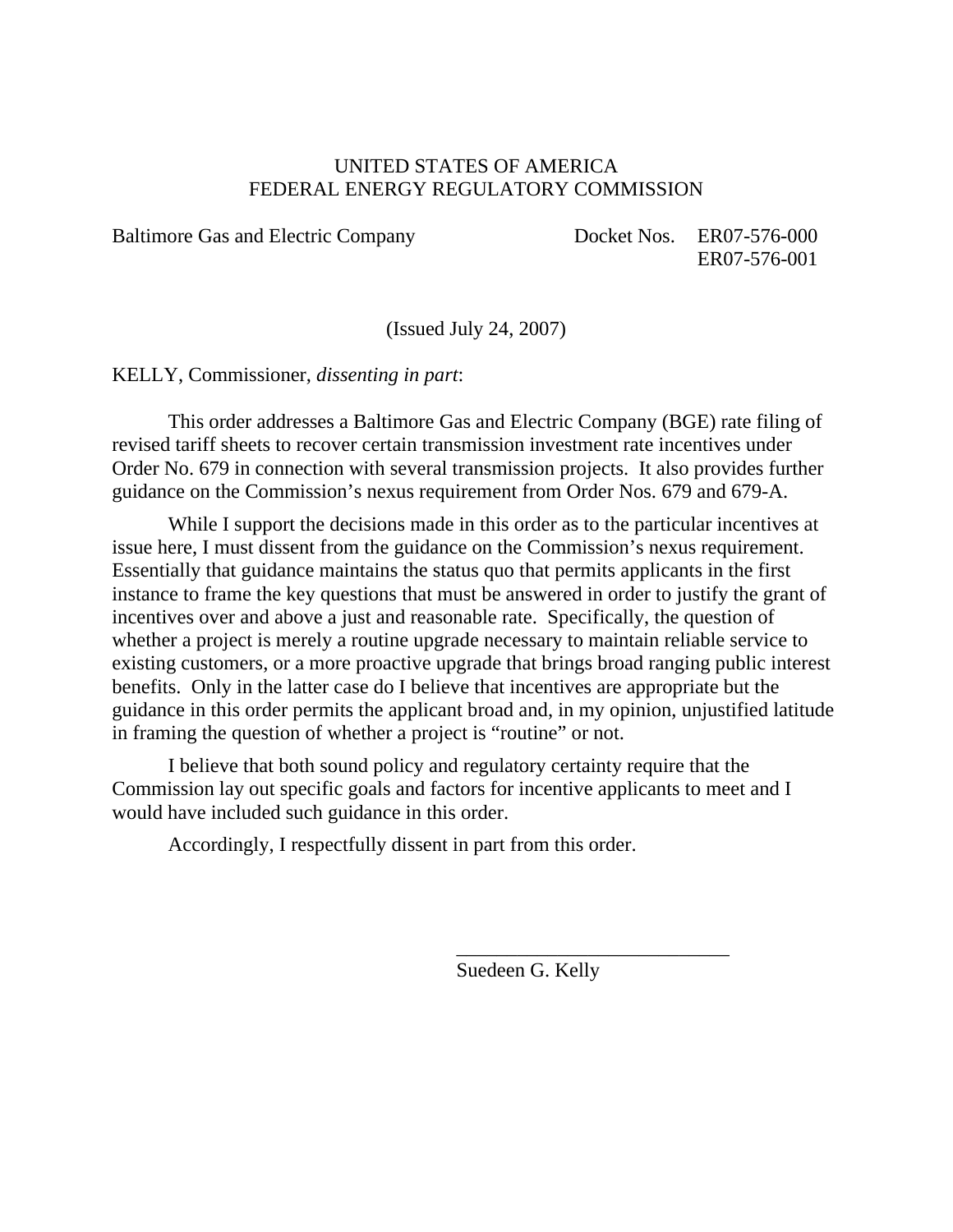#### UNITED STATES OF AMERICA FEDERAL ENERGY REGULATORY COMMISSION

Baltimore Gas and Electric Company Docket Nos. ER07-576-000

ER07-576-001

(Issued July 24, 2007)

#### WELLINGHOFF, Commissioner, dissenting in part:

The Public Service Commission of Maryland (Maryland Commission) raises a number of objections to BG&E's request for ROE incentive adder. In particular, the Maryland Commission objects to an incentive rate treatment for investments that are routine, made to retire aging infrastructure, or should have been made before the emergence of any reliability violations. The Maryland Commission reasons that BG&E already has an obligation to provide safe and adequate service at just and reasonable rates. I agree.**[1](#page-28-0)**

In this case, the majority states that whether a project is "routine" is particularly probative in determining if an incentive ROE adder is justified. Further, the applicant is placed on notice that it is important to provide detailed factual information to support a request for an incentive ROE adder. I support a more rigorous evidentiary burden for the applicant seeking an incentive ROE adder. That said, I have a fundamental disagreement with the analytical approach that has been crafted.

For me, the starting point for considering an incentive ROE adder is the purpose of the base ROE. In setting the base ROE, the Commission balances the interests of shareholders and consumers, recognizing that the base ROE must be sufficiently high to attract capital and compensate the utility for its risks, including regulatory risk. An incentive ROE adder over the base ROE should be more narrowly targeted to transmission investments that provide incremental benefits. For example, such benefits may result from the deployment of "best available technologies" that increase operation and energy efficiency, enhance grid operations, increase productivity, and result in greater grid flexibility. Some specific types of energy efficiency or productivity

<span id="page-28-0"></span><sup>&</sup>lt;u>1</u> See, *e.g.*, *Bangor Hydro-Electric Co.*, Opinion No. 149 117 FERC ¶ 61,129 (2006); *American Electric Power Service Corporation* 116 FERC ¶ 61,059 (2006), *order on reh'g*, 118 FERC ¶ 61,041 (2007)*;* and *Allegheny Energy, Inc.,* 116 FERC ¶ 61,058 (2006), *order on reh'g*, 118 FERC ¶ 61,042 (2007).